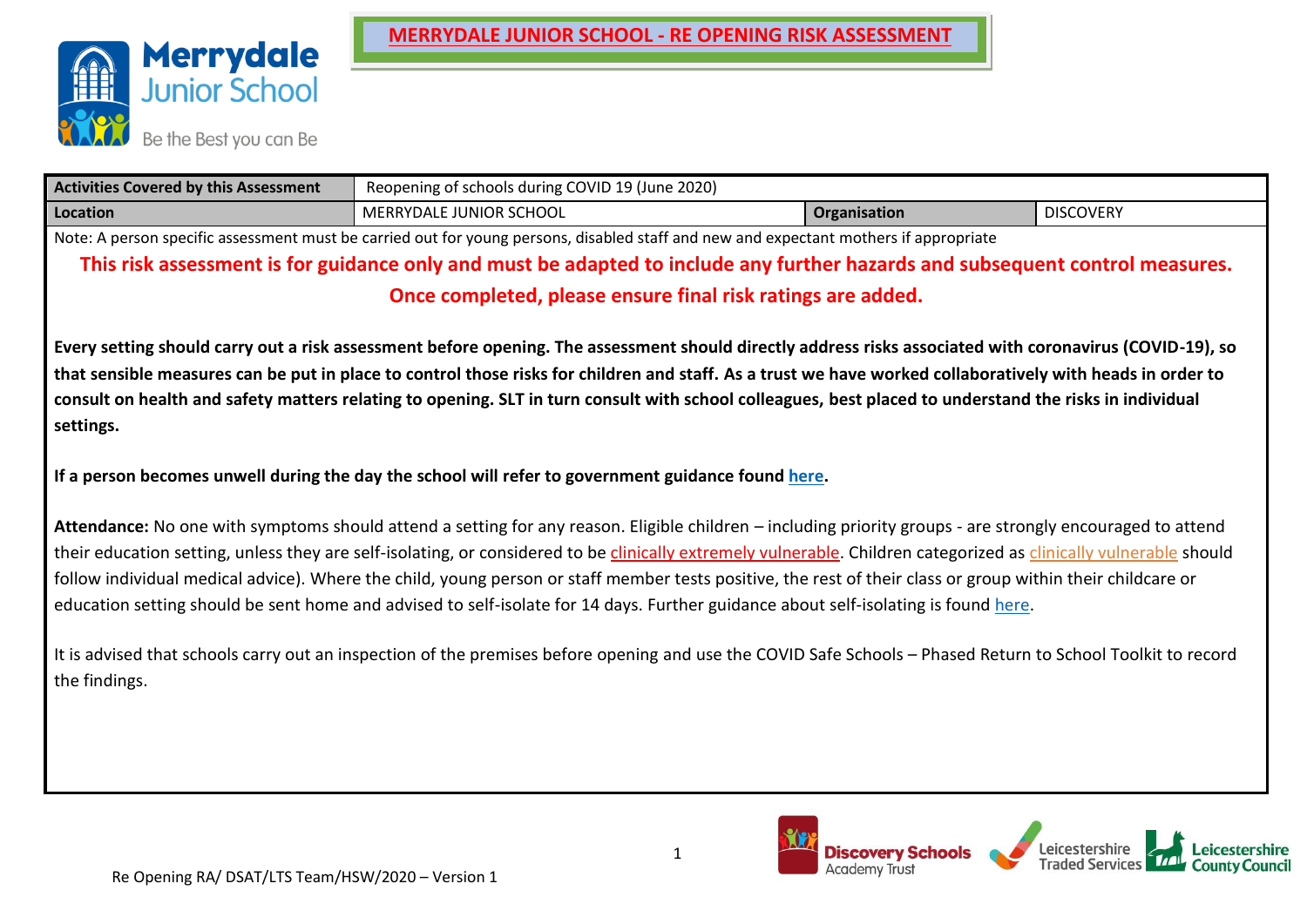

| <b>Hazard</b><br>(Something with a      |                                                                                                                 |                                                                                                                                                                                                             |          | <b>Initial Risk</b><br><b>Rating</b><br>$(S \times L)$ |                    |                                                                                                                                                                                                                                                                                                                                                                                                |          | <b>Final Risk</b><br>Rating<br>$(S \times L)$ |                |                  | <b>Action Required</b>  |      |
|-----------------------------------------|-----------------------------------------------------------------------------------------------------------------|-------------------------------------------------------------------------------------------------------------------------------------------------------------------------------------------------------------|----------|--------------------------------------------------------|--------------------|------------------------------------------------------------------------------------------------------------------------------------------------------------------------------------------------------------------------------------------------------------------------------------------------------------------------------------------------------------------------------------------------|----------|-----------------------------------------------|----------------|------------------|-------------------------|------|
| potential to cause<br>harm)             | Who might be<br>Harmed & How?                                                                                   | <b>Existing Controls</b><br>(Consider Hierarchy of Control)                                                                                                                                                 | Severity | Likelihood                                             | <b>Risk Rating</b> | <b>Further Controls Required</b><br>(Consider Hierarchy of Control)                                                                                                                                                                                                                                                                                                                            | Severity | Likelihood                                    | Rating<br>Risk | Who<br>(Initial) | Date By:<br>$(-/-/-/-)$ | Done |
| Staff exiting cars in<br>staff car park | Staff, visitors and<br>contractors.<br>Reduced infection<br>control which may<br>result in spread of<br>COVID19 | Staff are encouraged to cycle or walk<br>$\bullet$<br>to work.<br>Courtesy when alighting cars to<br>$\bullet$<br>maintain 2m distance where possible.                                                      | M        | M                                                      | M                  | *SLT to monitor situation and<br>share concerns if appropriate.<br>If parking less than 2m distance,<br>ensure area clear before alighting<br>vehicle.<br>*Only staff cars in carpark<br>*Carpark gates to be locked as<br>per normal timings<br>*Staff leaving part way through<br>the day advised to park in<br>overflow carpark.<br>*Staff to be informed as part of<br>reintegration plan. | M        |                                               |                | <b>SLT</b>       | Ongoing                 |      |
| <b>Visitors to site</b>                 | Staff, pupils,<br>parents/carer,<br>visitors and<br>contractors.                                                | Visitors to site are restricted.<br>$\bullet$<br>Only visitors with prearranged<br>$\bullet$<br>appointments are allowed on site.<br>Visitors are asked if they have any<br>symptoms of COVID19 or have had | н        | M                                                      | M                  | *Text to be sent daily at 8.00am<br>to all attending pupils to remind<br>that if they develop symptoms<br>not to send in pupil and follow<br>guidance for self-                                                                                                                                                                                                                                | M        |                                               |                |                  |                         |      |



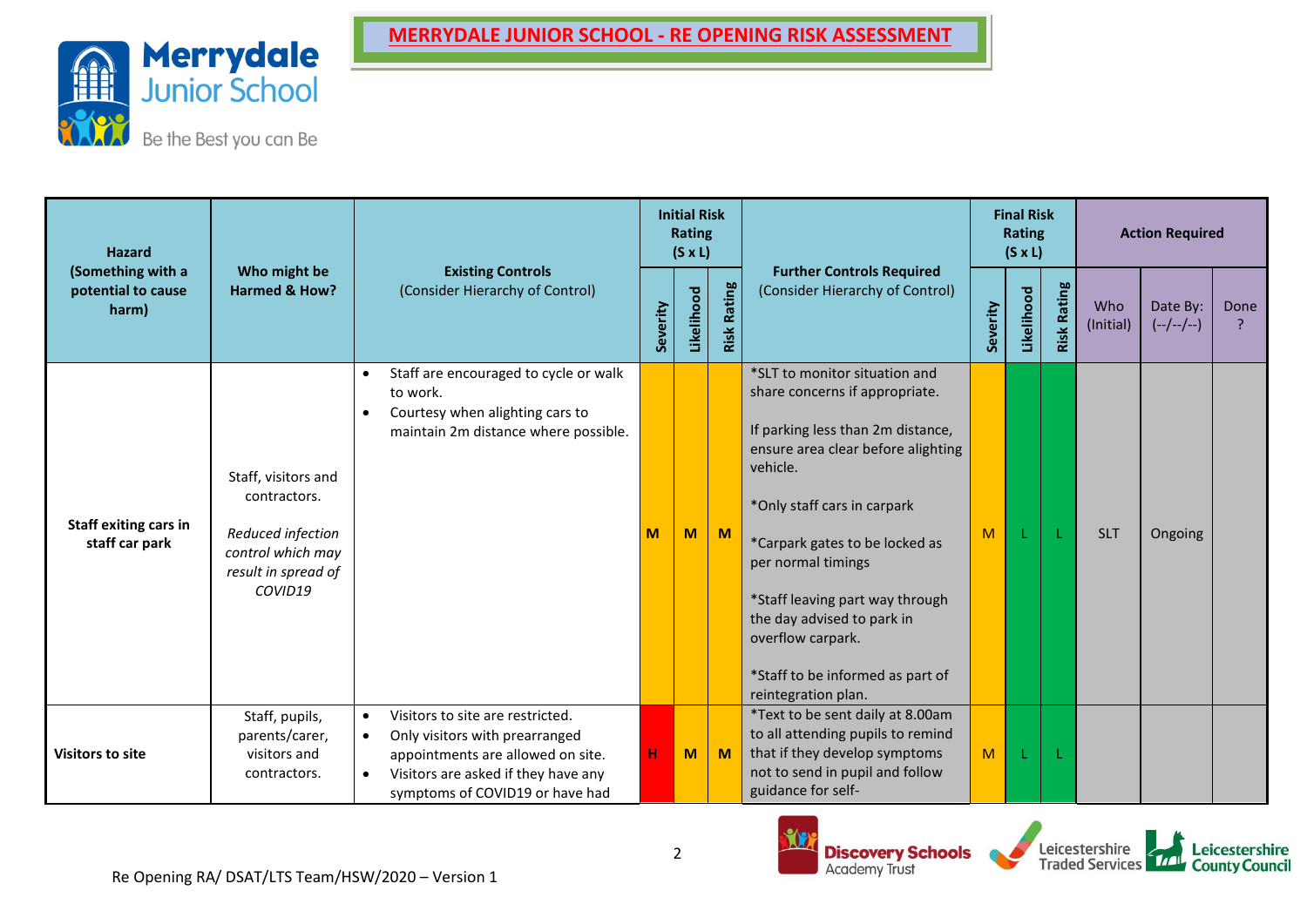

| <b>Hazard</b><br>(Something with a   |                                                                          |                                                                                                                                                                                                                                                                                                   |          | <b>Initial Risk</b><br>Rating<br>$(S \times L)$ |                |                                                                                                                                                                                                                                                                                                                                                                                                                                                                                                                             |          | <b>Final Risk</b><br>Rating<br>$(S \times L)$ |                    |                                    | <b>Action Required</b>                                                    |              |
|--------------------------------------|--------------------------------------------------------------------------|---------------------------------------------------------------------------------------------------------------------------------------------------------------------------------------------------------------------------------------------------------------------------------------------------|----------|-------------------------------------------------|----------------|-----------------------------------------------------------------------------------------------------------------------------------------------------------------------------------------------------------------------------------------------------------------------------------------------------------------------------------------------------------------------------------------------------------------------------------------------------------------------------------------------------------------------------|----------|-----------------------------------------------|--------------------|------------------------------------|---------------------------------------------------------------------------|--------------|
| potential to cause<br>harm)          | Who might be<br>Harmed & How?                                            | <b>Existing Controls</b><br>(Consider Hierarchy of Control)                                                                                                                                                                                                                                       | Severity | Likelihood                                      | Rating<br>Risk | <b>Further Controls Required</b><br>(Consider Hierarchy of Control)                                                                                                                                                                                                                                                                                                                                                                                                                                                         | Severity | Likelihood                                    | <b>Risk Rating</b> | Who<br>(Initial)                   | Date By:<br>$(-/-/-)$                                                     | Done         |
| <b>Visitors to site</b><br>Continued | Reduced infection<br>control which may<br>result in spread of<br>COVID19 | contact with anyone who has<br>symptoms of COVID19, before they<br>arrive on site.<br>Visitors asked to sanitize hands before<br>$\bullet$<br>entering school.<br>Visitors entering school made aware<br>$\bullet$<br>of the Social Distancing arrangements<br>in place and instructed to follow. |          |                                                 |                | isolation/testing.<br>*If visitors become unwell with<br>COVID-19 symptoms whilst in<br>school they will be asked to leave<br>immediately and advised to<br>follow the COVID-19:Guidance<br>for households with possible<br>infection guidance<br>*Only school deliveries (no<br>personal home deliveries to<br>school).<br>*fit screen to reception and<br>office area has floor markings<br>*Tape to mark outside areas.<br>*notice on school gates re<br>visitors by prior arrangement<br>*all visitors to be chaperoned |          |                                               |                    | <b>SLT</b><br>PO<br>P <sub>O</sub> | Ongoing<br>2 <sup>nd</sup> June<br>Awaiting<br>delivery<br>date<br>۷<br>Y | $\mathsf{v}$ |



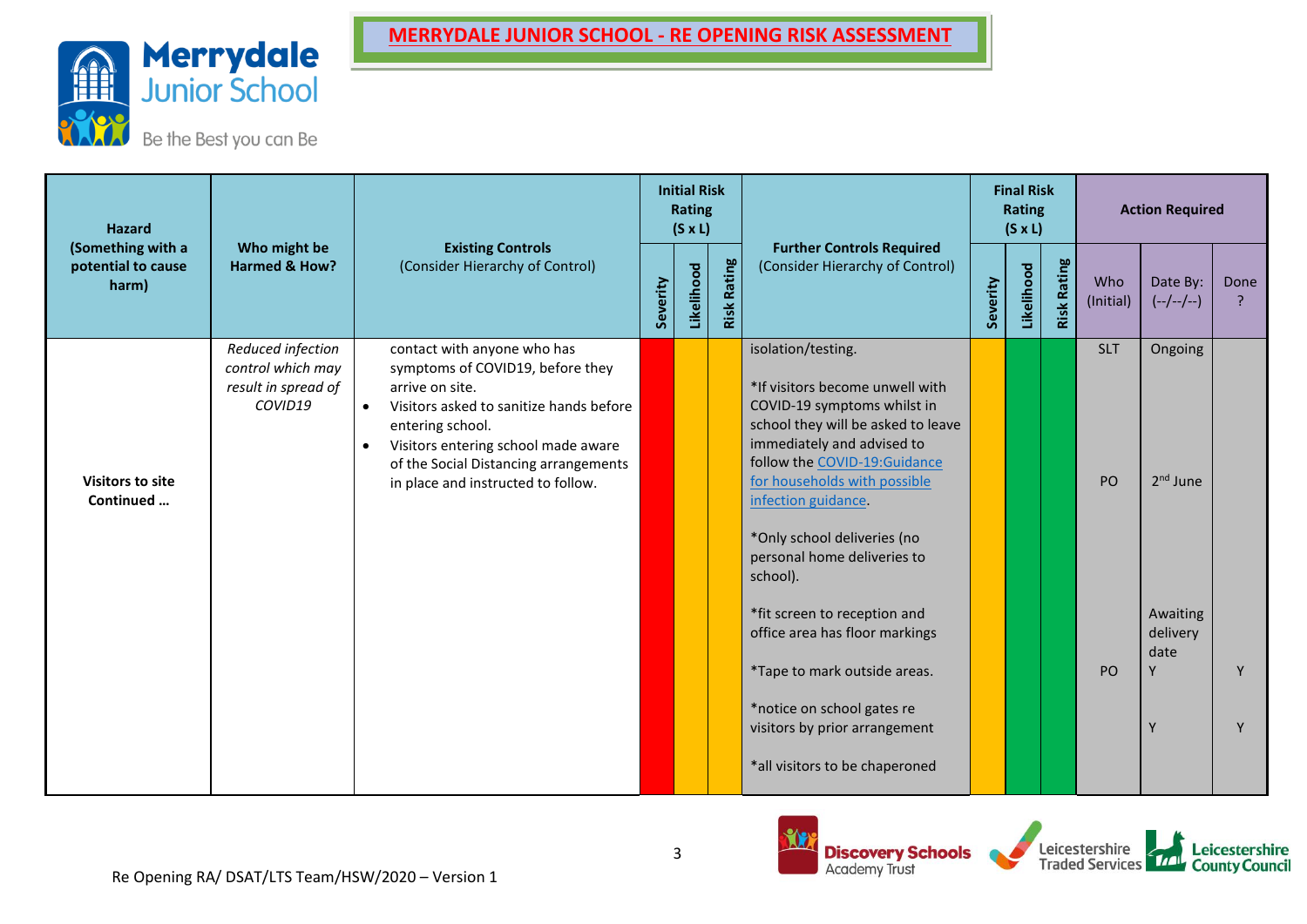

| <b>Hazard</b><br>(Something with a                              |                                                                                                                                              |                                                                                                                                                                                                                                                                                                                                                                                                                                                                                                                                                                                                                                                                               |          | <b>Initial Risk</b><br>Rating<br>$(S \times L)$ |                |                                                                                                                                                                                                                                                                                                                                                                                                                                                                                                                                                                                           |          | <b>Final Risk</b><br>Rating<br>$(S \times L)$ |                    |                                | <b>Action Required</b>                                       |      |
|-----------------------------------------------------------------|----------------------------------------------------------------------------------------------------------------------------------------------|-------------------------------------------------------------------------------------------------------------------------------------------------------------------------------------------------------------------------------------------------------------------------------------------------------------------------------------------------------------------------------------------------------------------------------------------------------------------------------------------------------------------------------------------------------------------------------------------------------------------------------------------------------------------------------|----------|-------------------------------------------------|----------------|-------------------------------------------------------------------------------------------------------------------------------------------------------------------------------------------------------------------------------------------------------------------------------------------------------------------------------------------------------------------------------------------------------------------------------------------------------------------------------------------------------------------------------------------------------------------------------------------|----------|-----------------------------------------------|--------------------|--------------------------------|--------------------------------------------------------------|------|
| potential to cause<br>harm)                                     | Who might be<br>Harmed & How?                                                                                                                | <b>Existing Controls</b><br>(Consider Hierarchy of Control)                                                                                                                                                                                                                                                                                                                                                                                                                                                                                                                                                                                                                   | Severity | Likelihood                                      | Rating<br>Risk | <b>Further Controls Required</b><br>(Consider Hierarchy of Control)                                                                                                                                                                                                                                                                                                                                                                                                                                                                                                                       | Severity | Likelihood                                    | <b>Risk Rating</b> | Who<br>(Initial)               | Date By:<br>$(-/-/-/-)$                                      | Done |
| Social distancing not<br>being carried out at<br>drop off time. | Staff, pupils,<br>parents/carer,<br>visitors and<br>contractors.<br>Reduced infection<br>control which may<br>result in spread of<br>COVID19 | Drop off times are staggered.<br>$\bullet$<br>Arrangements for drop off are<br>$\bullet$<br>communicated to staff, pupils and<br>parents/carer in advance.<br>Only one parent/carer attends the<br>$\bullet$<br>school.<br>Access to site and pupils' classrooms<br>are communicated to pupils, parent<br>and carer before arrival to the site.<br>Direct access to the pupils allocated<br>classroom is available. i.e. final<br>emergency exits.<br>Oneway systems are used around site.<br>Signage is installed i.e.<br><b>Way in</b><br><b>Please kee</b><br>2m apar<br>Parents / carers made aware that<br>gathering outside school at drop off<br>times is discouraged. | н        | M                                               | M              | *Drop off times staggered, and<br>different entrances/exits used for<br>each class at allotted time.<br>*Tape outside all entrance/exit<br>areas to help with queuing<br>systems and marking on<br>pathways in place where traffic is<br>likely to be high - 2 metre<br>reminders on all entrance points.<br>*No access to school site by<br>adults collecting or dropping off.<br>*Parents encouraged not to<br>gather outside when dropping<br>off/collecting and to adhere to<br>social distancing.<br>*Marshalls at gate/entrance/exit<br>areas to co-ordinate safe<br>entrance/exit. | H        |                                               |                    | <b>SLT</b><br>PO<br><b>SLT</b> | Ongoing<br>To be<br>complet<br>ed by<br>3rd June<br>3rd June | v    |
|                                                                 |                                                                                                                                              |                                                                                                                                                                                                                                                                                                                                                                                                                                                                                                                                                                                                                                                                               |          |                                                 |                |                                                                                                                                                                                                                                                                                                                                                                                                                                                                                                                                                                                           |          |                                               |                    |                                |                                                              |      |





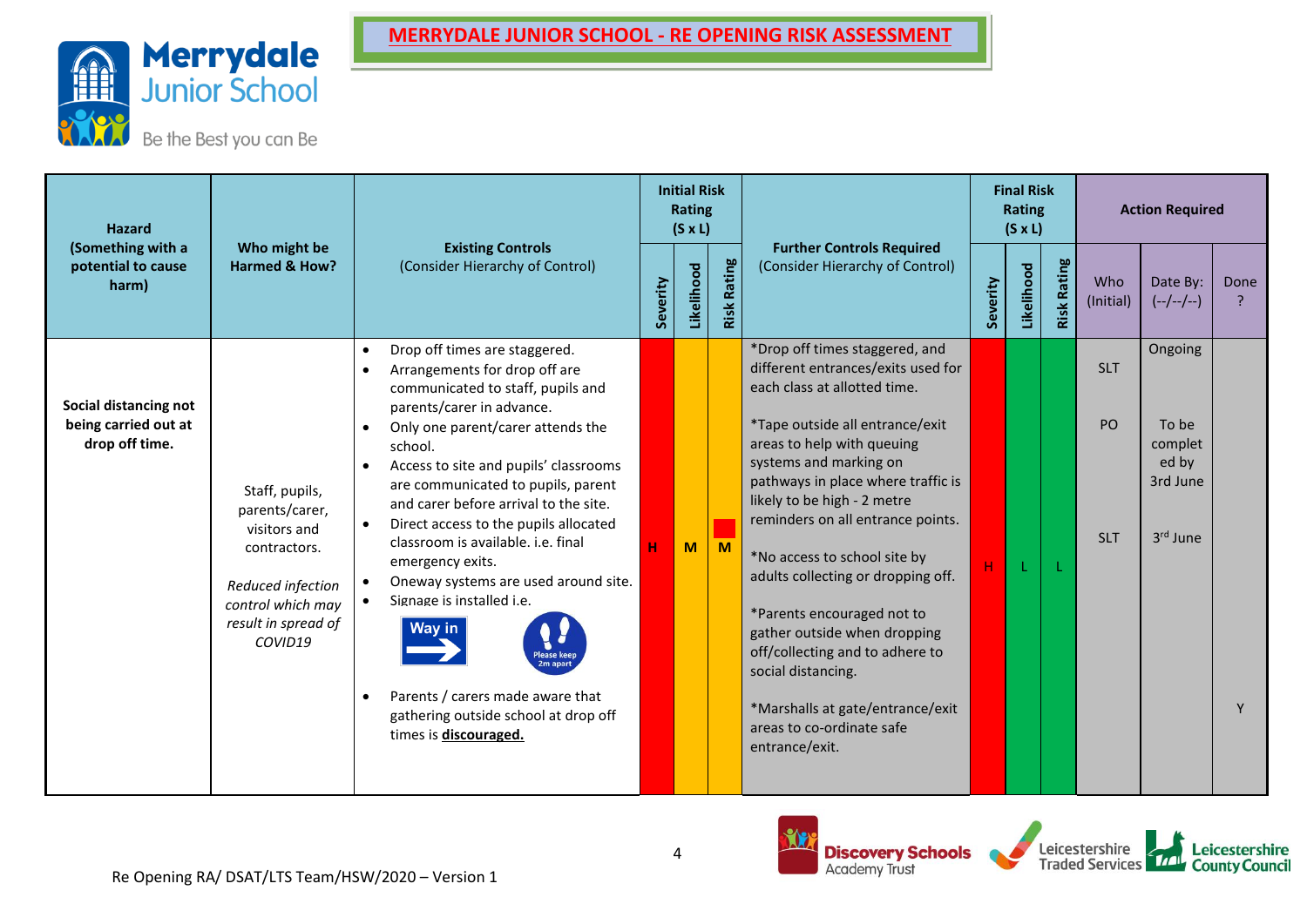

| <b>Hazard</b><br>(Something with a                              |                                                                                              |                                                                                                                                                                                                                                                                                                                                                                                                                                  |          | <b>Initial Risk</b><br><b>Rating</b><br>$(S \times L)$ |                |                                                                                                                                                                                                                                                                                                                                                                  |          | <b>Final Risk</b><br>Rating<br>$(S \times L)$ |                |                                         | <b>Action Required</b>  |      |
|-----------------------------------------------------------------|----------------------------------------------------------------------------------------------|----------------------------------------------------------------------------------------------------------------------------------------------------------------------------------------------------------------------------------------------------------------------------------------------------------------------------------------------------------------------------------------------------------------------------------|----------|--------------------------------------------------------|----------------|------------------------------------------------------------------------------------------------------------------------------------------------------------------------------------------------------------------------------------------------------------------------------------------------------------------------------------------------------------------|----------|-----------------------------------------------|----------------|-----------------------------------------|-------------------------|------|
| potential to cause<br>harm)                                     | Who might be<br>Harmed & How?                                                                | <b>Existing Controls</b><br>(Consider Hierarchy of Control)                                                                                                                                                                                                                                                                                                                                                                      | Severity | Likelihood                                             | Rating<br>Risk | <b>Further Controls Required</b><br>(Consider Hierarchy of Control)                                                                                                                                                                                                                                                                                              | Severity | Likelihood                                    | Rating<br>Risk | Who<br>(Initial)                        | Date By:<br>$(-/-/-/-)$ | Done |
| Social distancing not<br>being carried out at<br>drop off time. |                                                                                              |                                                                                                                                                                                                                                                                                                                                                                                                                                  |          |                                                        |                | *all entrance/exit routes are<br>clear of furniture for easy access<br>by pupils                                                                                                                                                                                                                                                                                 |          |                                               |                | PO to<br>comple<br>te work<br><b>on</b> | 3rd June                | Υ.   |
| Continued                                                       |                                                                                              |                                                                                                                                                                                                                                                                                                                                                                                                                                  |          |                                                        |                | <b>Handwashing requirements:</b><br>Arrive<br>Before/after break<br>Before/after lunch<br>Before/after pm break<br>Before home                                                                                                                                                                                                                                   |          |                                               |                | room<br>20                              |                         |      |
| Use of<br>cloakroom/toilet areas                                | Staff and pupils<br>Reduced infection<br>control which may<br>result in spread of<br>COVID19 | Pupils remain in their outdoor<br>$\bullet$<br>clothing until they are in their<br>allocated classroom.<br>Handwashing follows NHS guidance<br>$\bullet$<br>NHS hand washing posters have been<br>installed above sinks to give<br>information on good hand washing<br>techniques.<br>Teacher or member of staff to<br>supervise toilet usage and inform<br>cleaning staff of any issues. (See<br>cleaning hazard and controls). | M        | M                                                      | M              | *No lockers to be used. Coats to<br>go on back of chairs and bags<br>under allocated desk.<br>*Nominated COVID MARSHALLS<br>at both sets of toilets - to ensure<br>set number of pupils in toilets at<br>given time.<br>Handwashing for toilet use:<br>*Sanitise hands before toilet.<br>*Wash hands in toilet sinks.<br>*Sanitise hands when leaving<br>toilet. | M        |                                               |                | <b>SLT</b>                              | Ongoing                 |      |



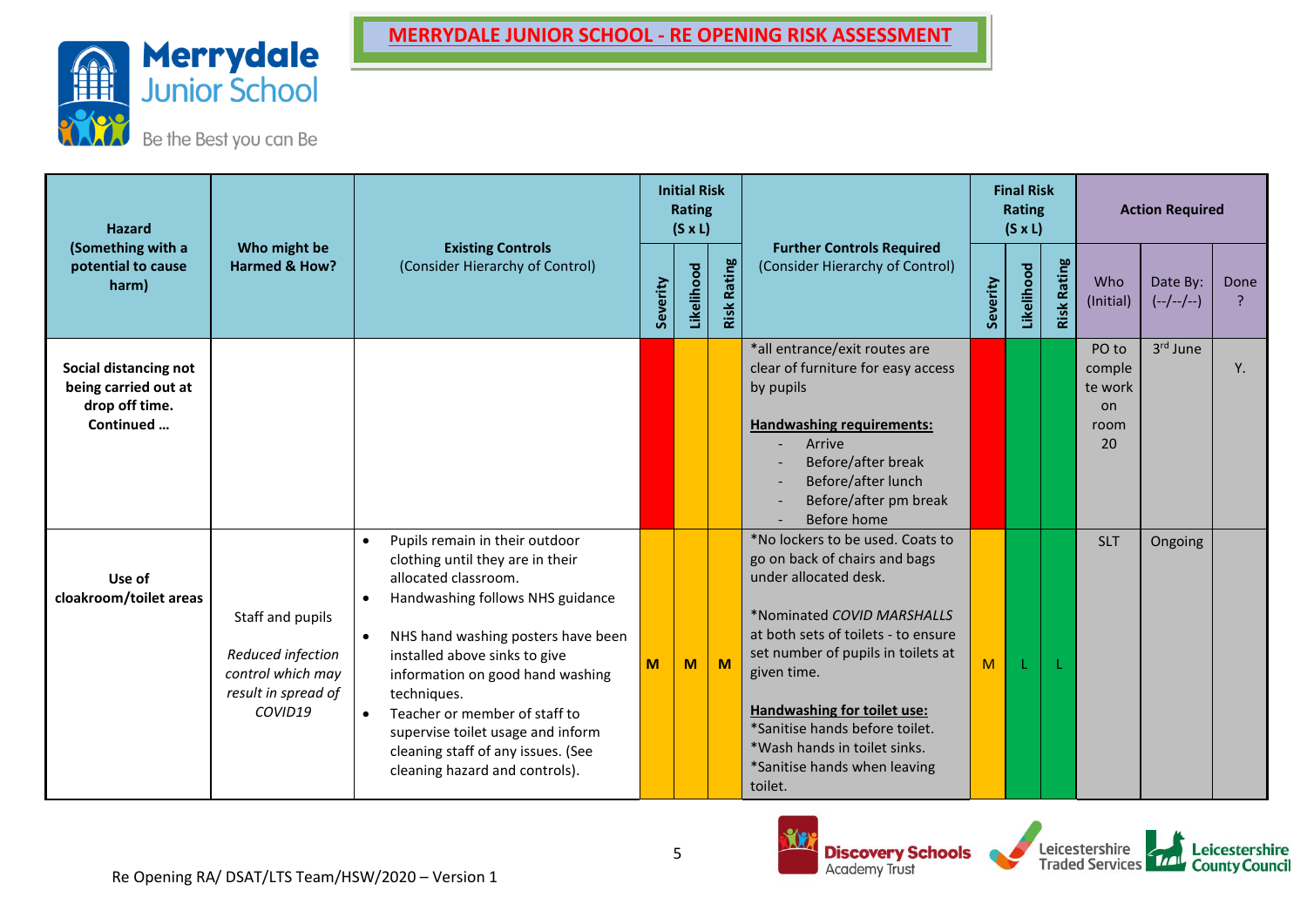

| <b>Hazard</b><br>(Something with a            |                                             |                                                                                |          | <b>Initial Risk</b><br><b>Rating</b><br>$(S \times L)$ |                |                                                                                                     |          | <b>Final Risk</b><br>Rating<br>$(S \times L)$ |                    |                  | <b>Action Required</b>  |           |
|-----------------------------------------------|---------------------------------------------|--------------------------------------------------------------------------------|----------|--------------------------------------------------------|----------------|-----------------------------------------------------------------------------------------------------|----------|-----------------------------------------------|--------------------|------------------|-------------------------|-----------|
| potential to cause<br>harm)                   | Who might be<br>Harmed & How?               | <b>Existing Controls</b><br>(Consider Hierarchy of Control)                    | Severity | Likelihood                                             | Rating<br>Risk | <b>Further Controls Required</b><br>(Consider Hierarchy of Control)                                 | Severity | Likelihood                                    | <b>Risk Rating</b> | Who<br>(Initial) | Date By:<br>$(-/-/-/-)$ | Done<br>? |
| Use of<br>cloakroom/toilet areas<br>Continued |                                             |                                                                                |          |                                                        |                | *Only one pupil per class to be<br>allowed out of class to go to<br>toilet at a time.               |          |                                               |                    |                  |                         |           |
|                                               |                                             |                                                                                |          |                                                        |                | *Children encouraged to use<br>toilets during lesson time only.                                     |          |                                               |                    |                  | ongoing                 |           |
|                                               |                                             |                                                                                |          |                                                        |                | *Y4 Toilets to be used by 6ES,<br>6TB Max. 2 pupils at any one<br>time                              |          |                                               |                    |                  |                         |           |
|                                               |                                             |                                                                                |          |                                                        |                | *Main Toilets near Office to be<br>used byKW1, KW2, 6AV, 6LR<br>6MLMax. 2 pupils at any one<br>time |          |                                               |                    |                  |                         |           |
|                                               |                                             |                                                                                |          |                                                        |                | *One-way system around school<br>as well as STOP, LOOK signs in<br>reading corridor.                |          |                                               |                    | PO               | 3rd June                |           |
|                                               | Staff, pupils, visitors<br>and contractors. | Arrangements for the day are<br>$\bullet$<br>communicated to staff, pupils and | $M$      | M                                                      | M              | *Sensible, non-school uniform to<br>be advised - easier for clothes to                              |          |                                               |                    | School           |                         |           |
|                                               | Reduced infection                           | parents/carer.<br>Staff and pupils remain in small<br>$\bullet$                |          |                                                        |                | be cleaned daily.                                                                                   | M        | J.                                            | Æ                  |                  | 2.6.20                  |           |



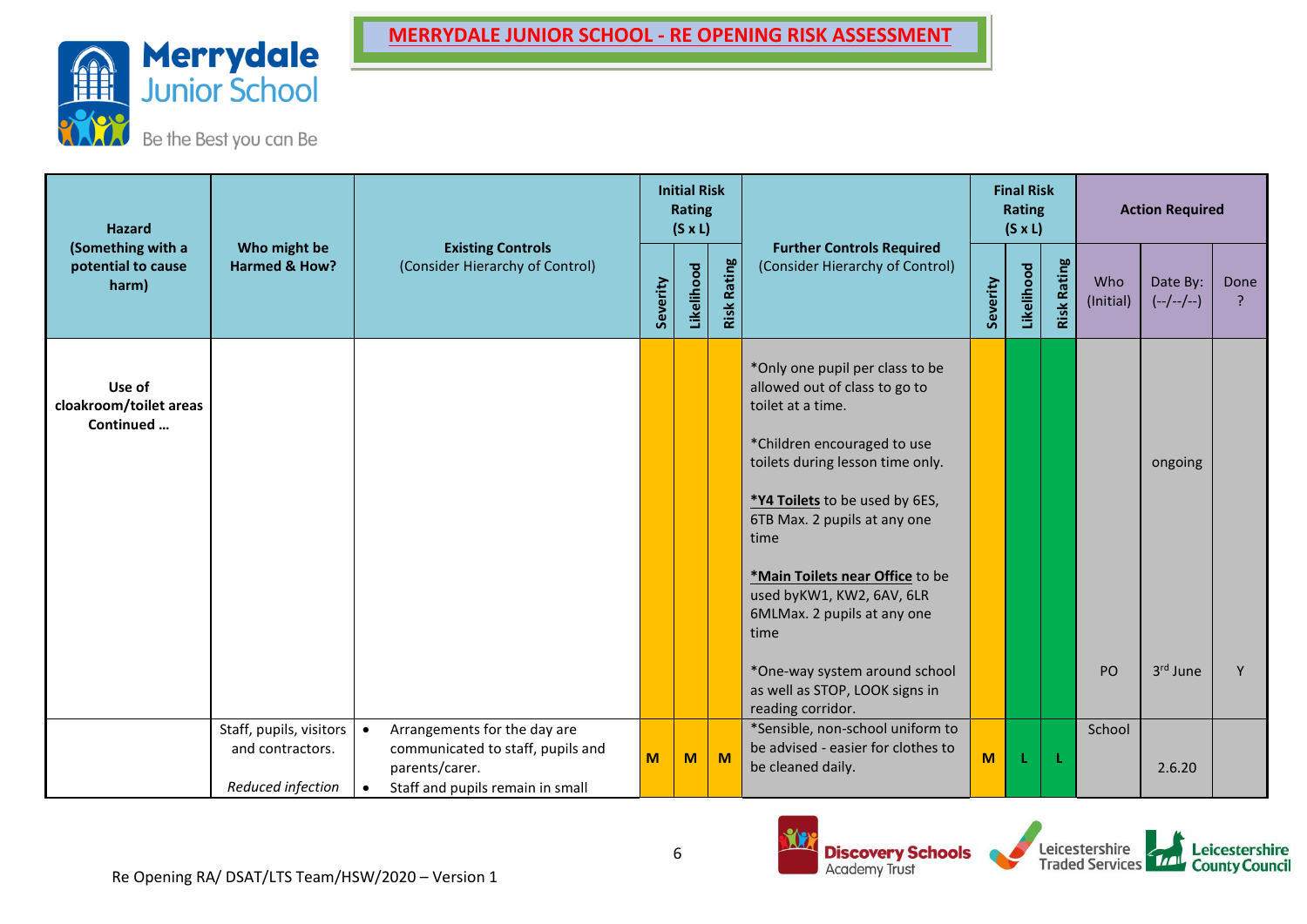

| <b>Hazard</b><br>(Something with a                                  |                                                     |                                                                            |                                                                                                                                                                                                                                                                                                                                                                                                                                                                                                                                                                                                                                                                                                                                                                                                                        |          | <b>Initial Risk</b><br>Rating<br>$(S \times L)$ |                |                                                                                                                                                                                                                                                                                                                                                                                                                                                                                                                                                                                                                                                          |          | <b>Final Risk</b><br>Rating<br>$(S \times L)$ |                |                    | <b>Action Required</b>                 |      |
|---------------------------------------------------------------------|-----------------------------------------------------|----------------------------------------------------------------------------|------------------------------------------------------------------------------------------------------------------------------------------------------------------------------------------------------------------------------------------------------------------------------------------------------------------------------------------------------------------------------------------------------------------------------------------------------------------------------------------------------------------------------------------------------------------------------------------------------------------------------------------------------------------------------------------------------------------------------------------------------------------------------------------------------------------------|----------|-------------------------------------------------|----------------|----------------------------------------------------------------------------------------------------------------------------------------------------------------------------------------------------------------------------------------------------------------------------------------------------------------------------------------------------------------------------------------------------------------------------------------------------------------------------------------------------------------------------------------------------------------------------------------------------------------------------------------------------------|----------|-----------------------------------------------|----------------|--------------------|----------------------------------------|------|
| potential to cause<br>harm)                                         | Who might be<br>Harmed & How?                       |                                                                            | <b>Existing Controls</b><br>(Consider Hierarchy of Control)                                                                                                                                                                                                                                                                                                                                                                                                                                                                                                                                                                                                                                                                                                                                                            | Severity | Likelihood                                      | Rating<br>Risk | <b>Further Controls Required</b><br>(Consider Hierarchy of Control)                                                                                                                                                                                                                                                                                                                                                                                                                                                                                                                                                                                      | Severity | Likelihood                                    | Rating<br>Risk | Who<br>(Initial)   | Date By:<br>$(--/-/-)$                 | Done |
| Social distancing not<br>being carried out<br>within the classroom. | control which may<br>result in spread of<br>COVID19 | $\bullet$<br>$\bullet$<br>$\bullet$<br>$\bullet$<br>$\bullet$<br>$\bullet$ | groups. Max of 10 per room<br>Teachers (and other staff) are<br>allocated to a group and remain with<br>their allocated group, as far as<br>possible, during the day and<br>throughout the whole week.<br>The group distance themselves from<br>other groups.<br>Desks are placed as far apart as<br>possible.<br>Surplus chairs stacked and removed<br>from circulation.<br>Pupils are allocated a desk and are<br>seated at the same desk each day.<br>Pupils remain in the same classroom<br>throughout the day.<br>Classrooms are ventilated using<br>natural ventilation (opening windows)<br>or ventilation unit<br>Doors are propped open, where safe<br>to do so (bearing in mind fire safety<br>and safeguarding), to limit use of door<br>handles and aid ventilation.<br>Pupils are encouraged not to touch |          |                                                 |                | *No PE kit to be used other than<br>trainers to change into.<br>*Y6 trays to go to allocated<br>desk/room and<br>Keyworker/Vulnerable Children<br>to have trays available in rooms.<br>*Maximum 10 children per class.<br>*Laptops to be numbered and<br>allocated for one child use only &<br>to be cleaned before being put<br>back on charge.<br>*PE Groups to be taken to the<br>designated area for PE (weather<br>dependent). No equipment to<br>be shared between groups. PE<br>equipment used needs to be<br>cleaned at the end of every day<br>or moved and not used for<br>further 3 days. Social distancing<br>to be maintained within group. |          |                                               |                | <b>SLT</b><br>Ravi | ongoing<br>4.6.20<br>4.6.20<br>ongoing |      |



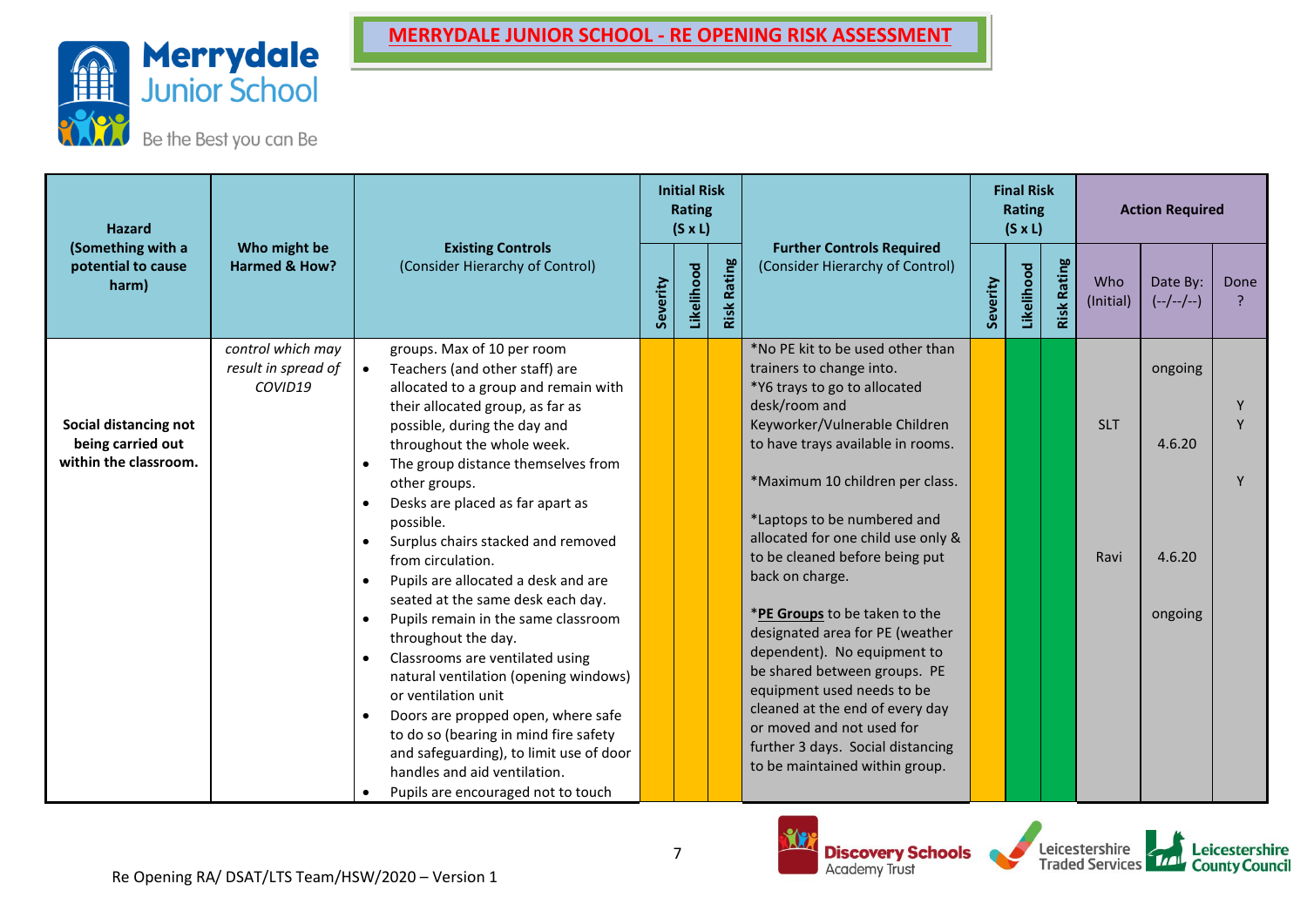

| <b>Hazard</b><br>(Something with a                                              |                               |                                                                                                                                                                                          |          | <b>Initial Risk</b><br>Rating<br>$(S \times L)$ |                |                                                                                                                                                                                                                                                                                                                                                                                                                                                                                                                                                                                                             |          | <b>Final Risk</b><br>Rating<br>$(S \times L)$ |                    |                  | <b>Action Required</b>  |      |
|---------------------------------------------------------------------------------|-------------------------------|------------------------------------------------------------------------------------------------------------------------------------------------------------------------------------------|----------|-------------------------------------------------|----------------|-------------------------------------------------------------------------------------------------------------------------------------------------------------------------------------------------------------------------------------------------------------------------------------------------------------------------------------------------------------------------------------------------------------------------------------------------------------------------------------------------------------------------------------------------------------------------------------------------------------|----------|-----------------------------------------------|--------------------|------------------|-------------------------|------|
| potential to cause<br>harm)                                                     | Who might be<br>Harmed & How? | <b>Existing Controls</b><br>(Consider Hierarchy of Control)                                                                                                                              | Severity | Likelihood                                      | Rating<br>Risk | <b>Further Controls Required</b><br>(Consider Hierarchy of Control)                                                                                                                                                                                                                                                                                                                                                                                                                                                                                                                                         | Severity | Likelihood                                    | <b>Risk Rating</b> | Who<br>(Initial) | Date By:<br>$(-/-/-/-)$ | Done |
| Social distancing not<br>being carried out<br>within the classroom<br>Continued |                               | their mouth, eyes and nose.<br>Pupils informed that they must use a<br>$\bullet$<br>tissue or elbow to cough or sneeze<br>and use bins for tissue waste ('catch<br>it, bin it, kill it') |          |                                                 |                | *Pastoral Groups - Staff to go to<br>classroom. Timings as per<br>timetable. Maximum 2 groups<br>per day.<br>*Pastoral Individuals - To be<br>arranged as and when necessary<br>within pastoral room adhering to<br>hand cleaning/social distancing.<br>Equipment used needs to be<br>cleaned at the end of every day<br>or moved and not used for<br>further 3 days. Soft furnishings<br>to be removed.<br>*Appropriate bins for each<br>classroom to be provided.<br>Ideally tall, lidded bins.<br>*electric fans to only be used if<br>max 1 person in room. AC units<br>may be used without restriction |          |                                               |                    | <b>SLT</b>       | 4.6.20                  | Y    |



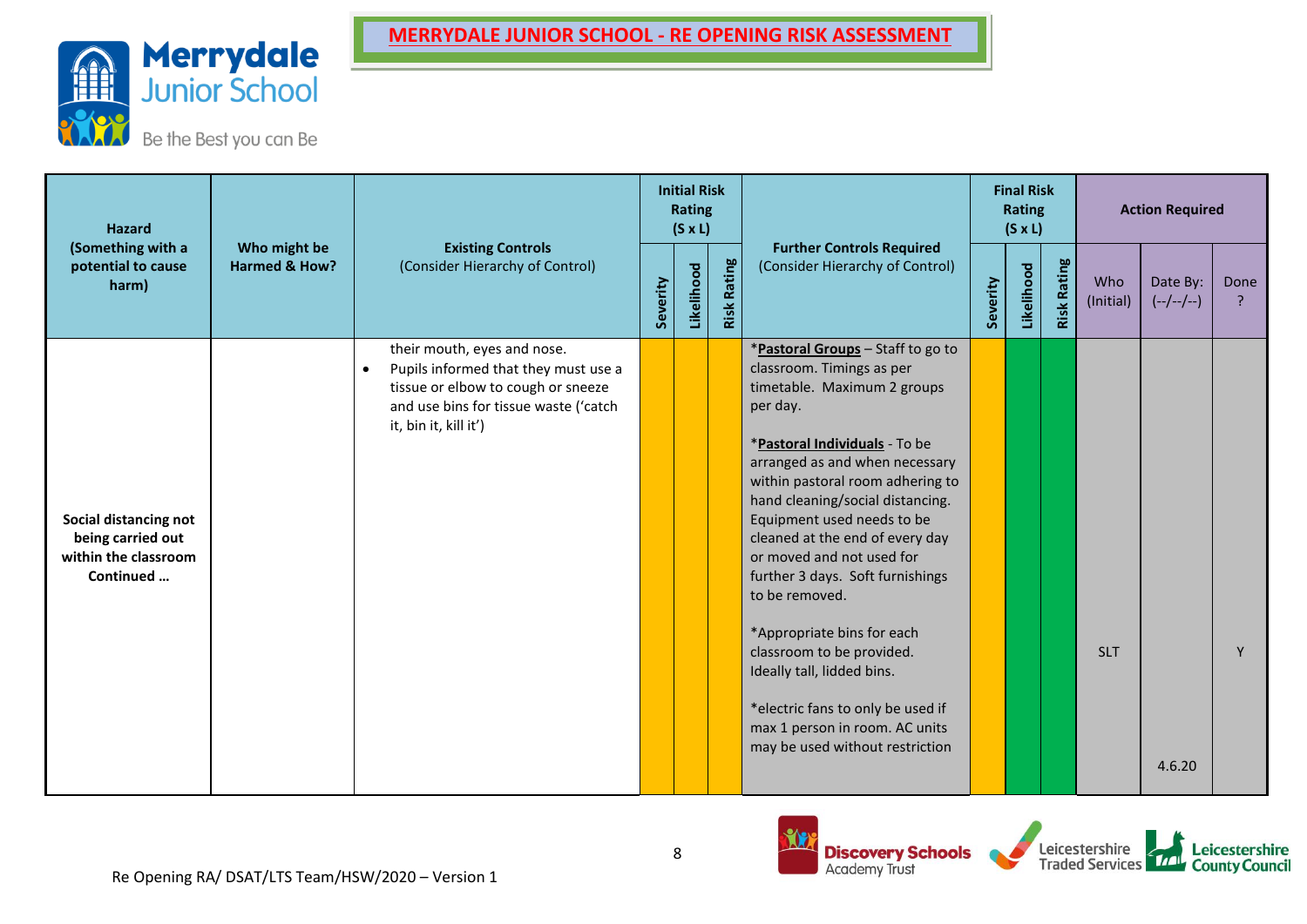



| <b>Hazard</b><br>(Something with a    |                                                                                                                         |                                                                                                                                                                                                                                                                                                                                                                                                                                                                  |          | <b>Initial Risk</b><br>Rating<br>$(S \times L)$ |                |                                                                                                                                                                                                                                                                                                                                                                                                                                               |          | <b>Final Risk</b><br>Rating<br>$(S \times L)$ |                    |                                                                                       | <b>Action Required</b>                |        |
|---------------------------------------|-------------------------------------------------------------------------------------------------------------------------|------------------------------------------------------------------------------------------------------------------------------------------------------------------------------------------------------------------------------------------------------------------------------------------------------------------------------------------------------------------------------------------------------------------------------------------------------------------|----------|-------------------------------------------------|----------------|-----------------------------------------------------------------------------------------------------------------------------------------------------------------------------------------------------------------------------------------------------------------------------------------------------------------------------------------------------------------------------------------------------------------------------------------------|----------|-----------------------------------------------|--------------------|---------------------------------------------------------------------------------------|---------------------------------------|--------|
| potential to cause<br>harm)           | Who might be<br>Harmed & How?                                                                                           | <b>Existing Controls</b><br>(Consider Hierarchy of Control)                                                                                                                                                                                                                                                                                                                                                                                                      | Severity | Likelihood                                      | Rating<br>Risk | <b>Further Controls Required</b><br>(Consider Hierarchy of Control)                                                                                                                                                                                                                                                                                                                                                                           | Severity | Likelihood                                    | <b>Risk Rating</b> | Who<br>(Initial)                                                                      | Date By:<br>$(-/-/-/-)$               | Done   |
| <b>Sharing equipment</b>              | Staff, pupils, visitors<br>and contractors.<br>Reduced infection<br>control which may<br>result in spread of<br>COVID19 | Pupils do not share equipment.<br>$\bullet$<br>Pupils given writing implements and<br>forbidden from using other pupil's<br>equipment.<br>Teaching resources are<br>discouraged/minimized from the<br>setting.<br>Soft toys and furnishings that are<br>difficult to clean are removed from<br>the classroom before the school<br>reopens.<br>Small, intricate items that are difficult<br>to clean are removed from the<br>classroom before the school reopens. |          |                                                 | M              | <i>*Teachers and Pastoral room to</i><br>store away any items not needed<br>Items must not be shared.<br>*Children will be provided with<br>their own pencil cases.<br>*Trays to go to allocated<br>children/rooms<br>*Classroom reading books to be<br>used. Books to be kept on desk<br>until finished. Used reading<br>books to be placed in class box,<br>box collected, and books wipe<br>down or stored for 3 days before<br>recycling. | M        |                                               | L                  | Teachin<br>g staff<br>and PO<br><b>SLT</b><br><b>Teachin</b><br>g staff<br><b>SLT</b> | 4.6.20<br>29.5.20<br>3.6.20<br>3.6.20 | Y<br>Y |
| <b>Sharing equipment</b><br>Continued |                                                                                                                         |                                                                                                                                                                                                                                                                                                                                                                                                                                                                  |          |                                                 |                | *No open access to Pastoral<br>room. Pastoral room access to<br>be pre-arranged.<br>*Wipes to be provided to all<br>rooms in use - including classes,<br>office, staff room, PE and                                                                                                                                                                                                                                                           |          |                                               |                    | <b>SLT</b><br>PO                                                                      | 3.6.20<br>3.6.20                      |        |



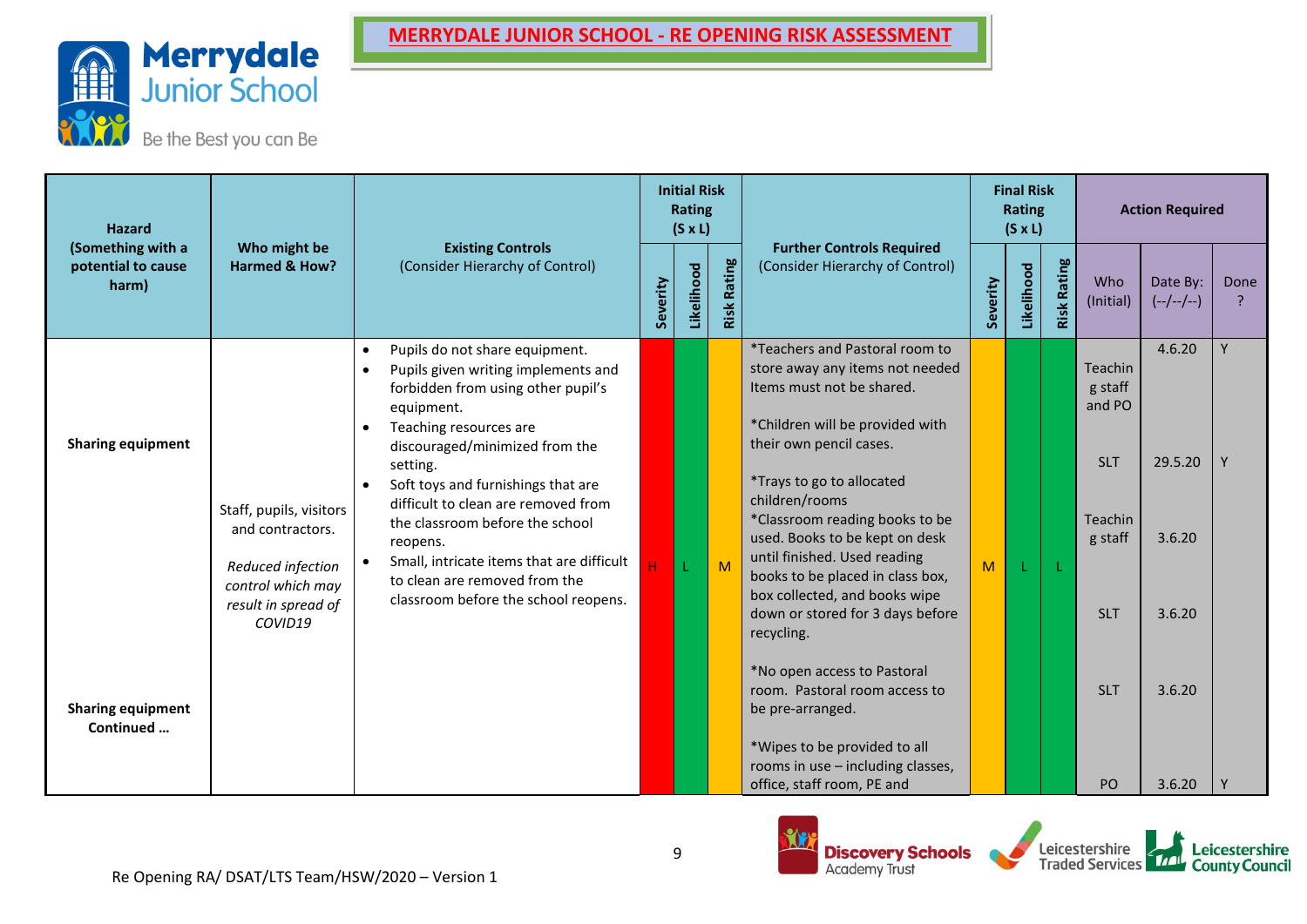

| <b>Hazard</b><br>(Something with a                           |                                                                                                                        |                                                                                                                                                                                                                                                                                                                                                                                                                                                                                                                           |          | <b>Initial Risk</b><br>Rating<br>$(S \times L)$ |                |                                                                                                                                                                                                                                                                                                                                 |          | <b>Final Risk</b><br>Rating<br>$(S \times L)$ |                |                  | <b>Action Required</b>  |          |
|--------------------------------------------------------------|------------------------------------------------------------------------------------------------------------------------|---------------------------------------------------------------------------------------------------------------------------------------------------------------------------------------------------------------------------------------------------------------------------------------------------------------------------------------------------------------------------------------------------------------------------------------------------------------------------------------------------------------------------|----------|-------------------------------------------------|----------------|---------------------------------------------------------------------------------------------------------------------------------------------------------------------------------------------------------------------------------------------------------------------------------------------------------------------------------|----------|-----------------------------------------------|----------------|------------------|-------------------------|----------|
| potential to cause<br>harm)                                  | Who might be<br>Harmed & How?                                                                                          | <b>Existing Controls</b><br>(Consider Hierarchy of Control)                                                                                                                                                                                                                                                                                                                                                                                                                                                               | Severity | Likelihood                                      | Rating<br>Risk | <b>Further Controls Required</b><br>(Consider Hierarchy of Control)                                                                                                                                                                                                                                                             | Severity | Likelihood                                    | Rating<br>Risk | Who<br>(Initial) | Date By:<br>$(-/-/-/-)$ | Done     |
|                                                              |                                                                                                                        |                                                                                                                                                                                                                                                                                                                                                                                                                                                                                                                           |          |                                                 |                | Pastoral (if wipes not available<br>appropriate cleaning equipment<br>and COSSH sheets shared).<br>*Children to bring water bottles.<br>*The water fountains will be<br>switched off.<br>*children to bring sun cream to<br>be kept in school.                                                                                  |          |                                               |                |                  |                         | <b>V</b> |
| Social distancing not<br>being carried out at<br>break times | Staff, pupils, visitors<br>and contractors<br>Reduced infection<br>control which may<br>result in spread of<br>COVID19 | Break times are staggered, and<br>$\bullet$<br>timings identified and communicated.<br>Pupils to wash hands before and after<br>$\bullet$<br>eating/drinking.<br>Small groups maintained and not<br>$\bullet$<br>mixed.<br>Movement around school via a one-<br>way system where possible.<br>Allocation of dedicated areas outside<br>$\bullet$<br>for small groups.<br>Levels of supervision considered, and<br>$\bullet$<br>additional information given to<br>supervisors.<br>Procedures identified when First Aid is | M        | L                                               | -L             | <b>Handwashing requirements:</b><br>Arrive<br>Before/after break<br>Before/after lunch<br>Before/after pm break<br>Before home<br>*All to observe social distancing<br>during break times and minimise<br>movement around school.<br>*All classes MUST follow<br>timetable for breaks/lunch.<br>There is NO BREAK during PE and | M        |                                               | M              | School           |                         |          |



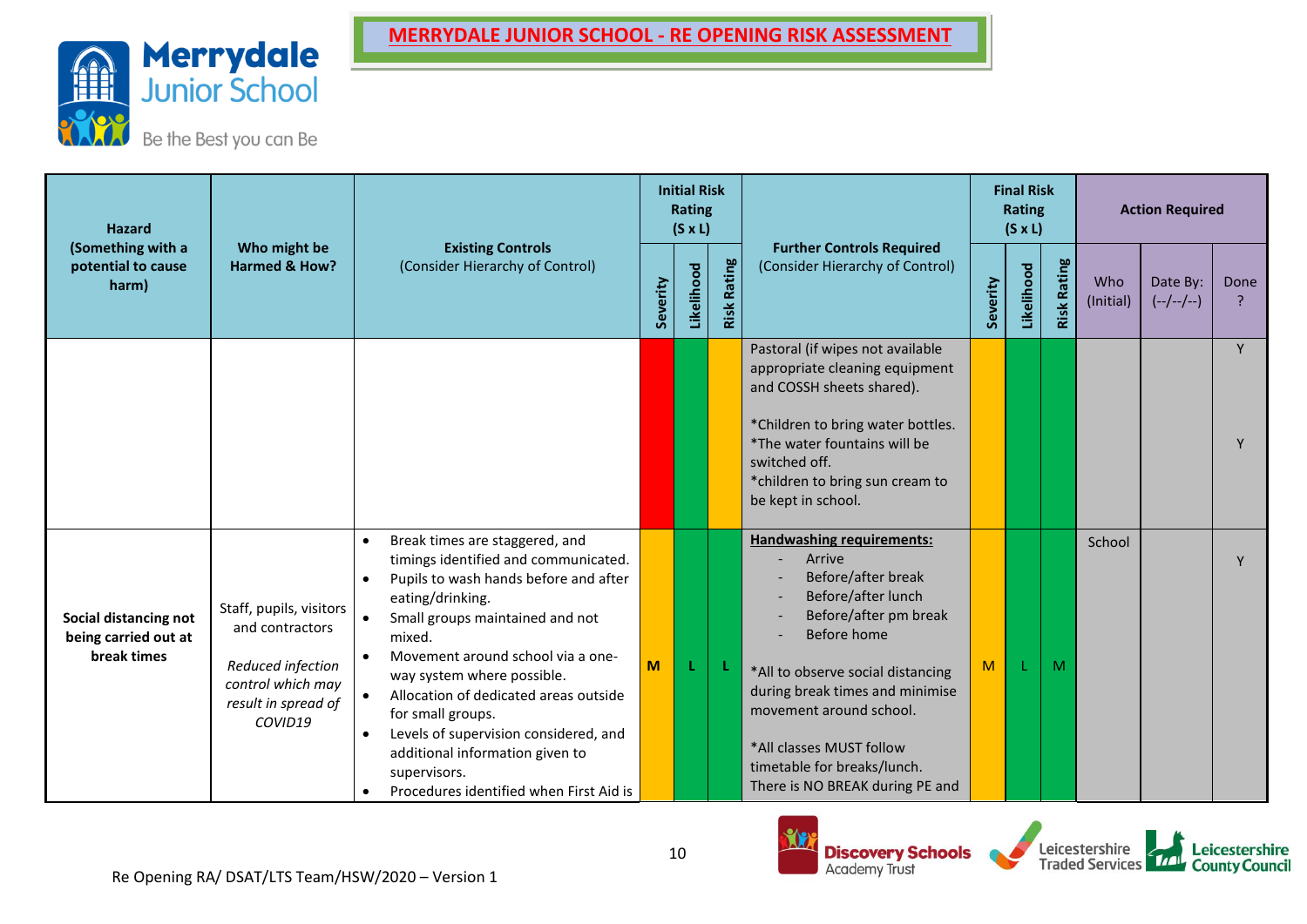



| <b>Hazard</b><br>(Something with a                                        |                               |                                                                                                                                                                                             |          | <b>Initial Risk</b><br><b>Rating</b><br>$(S \times L)$ |                    |                                                                                                                                                   |          | <b>Final Risk</b><br>Rating<br>$(S \times L)$ |                |                  | <b>Action Required</b>  |        |
|---------------------------------------------------------------------------|-------------------------------|---------------------------------------------------------------------------------------------------------------------------------------------------------------------------------------------|----------|--------------------------------------------------------|--------------------|---------------------------------------------------------------------------------------------------------------------------------------------------|----------|-----------------------------------------------|----------------|------------------|-------------------------|--------|
| potential to cause<br>harm)                                               | Who might be<br>Harmed & How? | <b>Existing Controls</b><br>(Consider Hierarchy of Control)                                                                                                                                 | Severity | Likelihood                                             | <b>Risk Rating</b> | <b>Further Controls Required</b><br>(Consider Hierarchy of Control)                                                                               | Severity | Likelihood                                    | Rating<br>Risk | Who<br>(Initial) | Date By:<br>$(-/-/-/-)$ | Done   |
|                                                                           |                               | required.<br>Activities considered, and the range of<br>equipment reduced to minimise risk.<br>Arrangements for the cleaning of                                                             |          |                                                        |                    | no additional break will be<br>provided.<br>Only allocated playground zones<br>to be used.                                                        |          |                                               |                |                  |                         | Y      |
|                                                                           |                               | equipment following<br>activities/between small group use<br>and by whom.<br>Arrangements for 'wet breaks'                                                                                  |          |                                                        |                    | *No play equipment to be used<br>includes fixed equipment,<br>footballs, cricket sets, etc.                                                       |          |                                               |                | PO               | 29.5.20                 | Y<br>Y |
|                                                                           |                               | considered.<br>Use of toilets to ensure that social<br>$\bullet$<br>distancing is maintained as far as<br>practicable, consider how numbers                                                 |          |                                                        |                    | *Toilets to be discouraged from<br>being used during breaktime and<br>lunchtime.                                                                  |          |                                               |                |                  |                         |        |
| Social distancing not<br>being carried out at<br>break times<br>Continued |                               | using the facilities will be monitored.<br>Hand washing arrangements/use of<br>sanitiser provision.<br>How these periods are monitored for<br>effectiveness and how issues are<br>reported. |          |                                                        |                    | *Wet breaks to stay in room with<br>socially distanced games.<br>*First Aid - Minor first aid will be<br>carried out by first aider in either     |          |                                               |                |                  |                         |        |
|                                                                           |                               |                                                                                                                                                                                             |          |                                                        |                    | Year 6 area, Year 4 area, PE group<br>or office staff.<br>First aid that involves bleeding,<br>vomiting to be to carried out in<br>First Aid area |          |                                               |                |                  |                         |        |



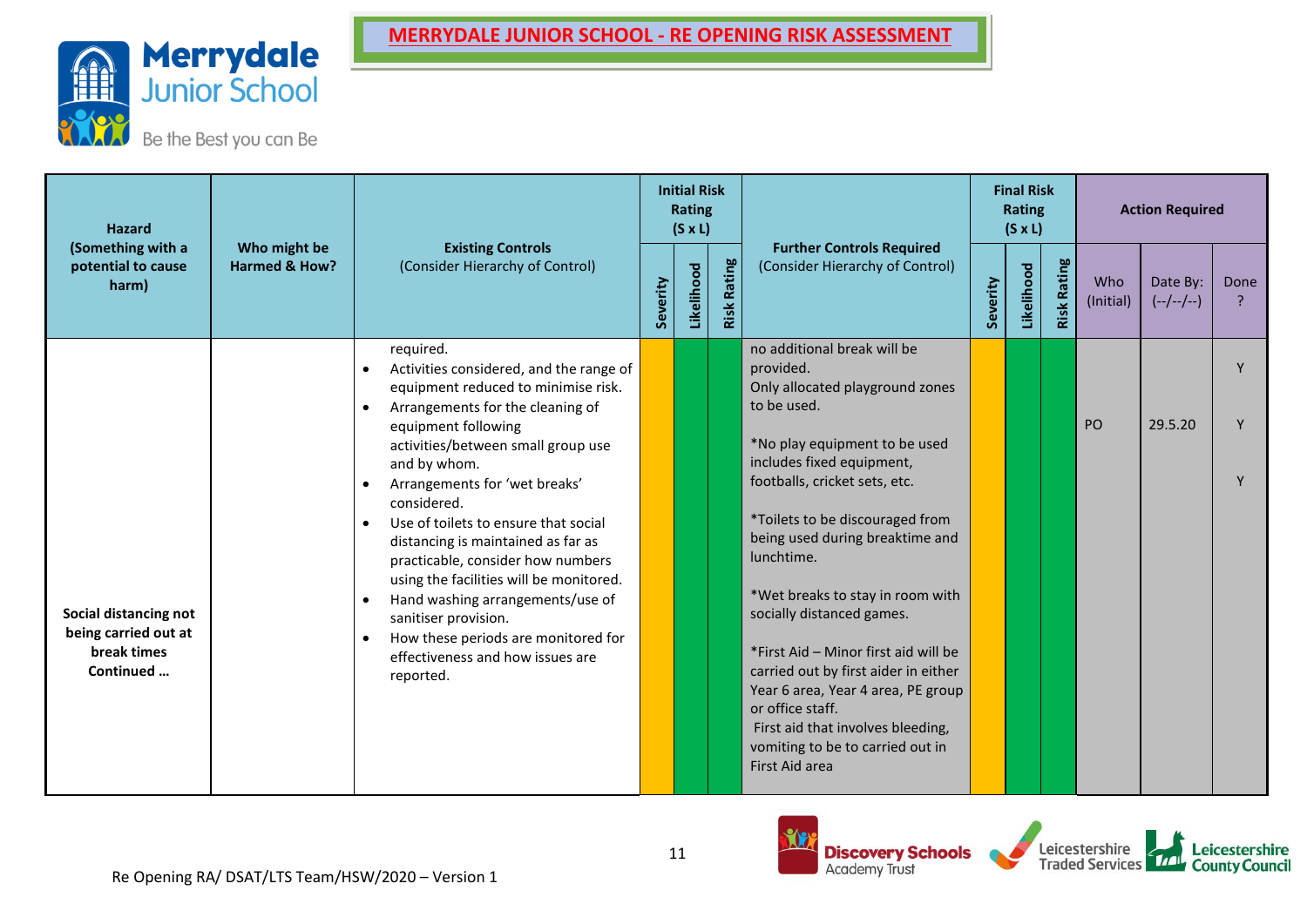

| <b>Hazard</b><br>(Something with a                          |                                                                                                                           |                                                                                                                                                                                                                                                                                                                                                                                                                                                                                                                                                                                                                                                                                                                                                                                                                      |          | <b>Initial Risk</b><br>Rating<br>$(S \times L)$ |                |                                                                                                                                                                                                                                                                                                                                                                                                                                                                                                                                                  |          | <b>Final Risk</b><br>Rating<br>$(S \times L)$ |                |                  | <b>Action Required</b>  |                       |
|-------------------------------------------------------------|---------------------------------------------------------------------------------------------------------------------------|----------------------------------------------------------------------------------------------------------------------------------------------------------------------------------------------------------------------------------------------------------------------------------------------------------------------------------------------------------------------------------------------------------------------------------------------------------------------------------------------------------------------------------------------------------------------------------------------------------------------------------------------------------------------------------------------------------------------------------------------------------------------------------------------------------------------|----------|-------------------------------------------------|----------------|--------------------------------------------------------------------------------------------------------------------------------------------------------------------------------------------------------------------------------------------------------------------------------------------------------------------------------------------------------------------------------------------------------------------------------------------------------------------------------------------------------------------------------------------------|----------|-----------------------------------------------|----------------|------------------|-------------------------|-----------------------|
| potential to cause<br>harm)                                 | Who might be<br><b>Harmed &amp; How?</b>                                                                                  | <b>Existing Controls</b><br>(Consider Hierarchy of Control)                                                                                                                                                                                                                                                                                                                                                                                                                                                                                                                                                                                                                                                                                                                                                          | Severity | Likelihood                                      | Rating<br>Risk | <b>Further Controls Required</b><br>(Consider Hierarchy of Control)                                                                                                                                                                                                                                                                                                                                                                                                                                                                              | Severity | Likelihood                                    | Rating<br>Risk | Who<br>(Initial) | Date By:<br>$(-/-/-/-)$ | Done<br>$\mathcal{P}$ |
| Social distancing not<br>being carried out at<br>lunch time | Staff, pupils,<br>visitors and<br>contractors<br>Reduced infection<br>control which may<br>result in spread of<br>COVID19 | Pupils to wash their hands before and<br>$\bullet$<br>after eating and encouraged not to<br>touch their mouth, eyes and nose.<br>Hand cleaning facilities to be available<br>$\bullet$<br>upon entering and exiting the<br>hall/dining area.<br>Tables to be cleaned between group<br>$\bullet$<br>use.<br>Communication with catering<br>$\bullet$<br>provider (External or LTS Catering).<br>Cutlery and plates etc. not to be<br>$\bullet$<br>shared.<br>Dining area is well ventilated using<br>$\bullet$<br>natural ventilation (opening windows)<br>or ventilation units<br>Cleaning of tables and chairs/benches<br>$\bullet$<br>completed when children are finished,<br>and food is consumed<br>Cleaning regimes to be established for<br>$\bullet$<br>after eating packed lunches, wherever<br>this may be | M        | L                                               | -L             | <b>Handwashing times:</b><br>Arrive<br>Before/after break<br>Before/after lunch<br>Before/after pm break<br>Before home<br>*Food Marshalls to collect and<br>deliver food for FSM/ordered<br>food for eating in classrooms at<br>appropriate times.<br>Green group 12.05pm<br>Blue group 12.15pm<br>Yellow groups 12.40pm.<br>*Lunch to be eaten in classroom<br>*Containers for cutlery (hot<br>water/washing up liquid) by<br>doors of exits so lunch cutlery<br>can be cleaned.<br>*Food Marshall to collect cutlery<br>to return to kitchen. | M        |                                               |                | <b>SLT</b>       | 3.6.20                  |                       |



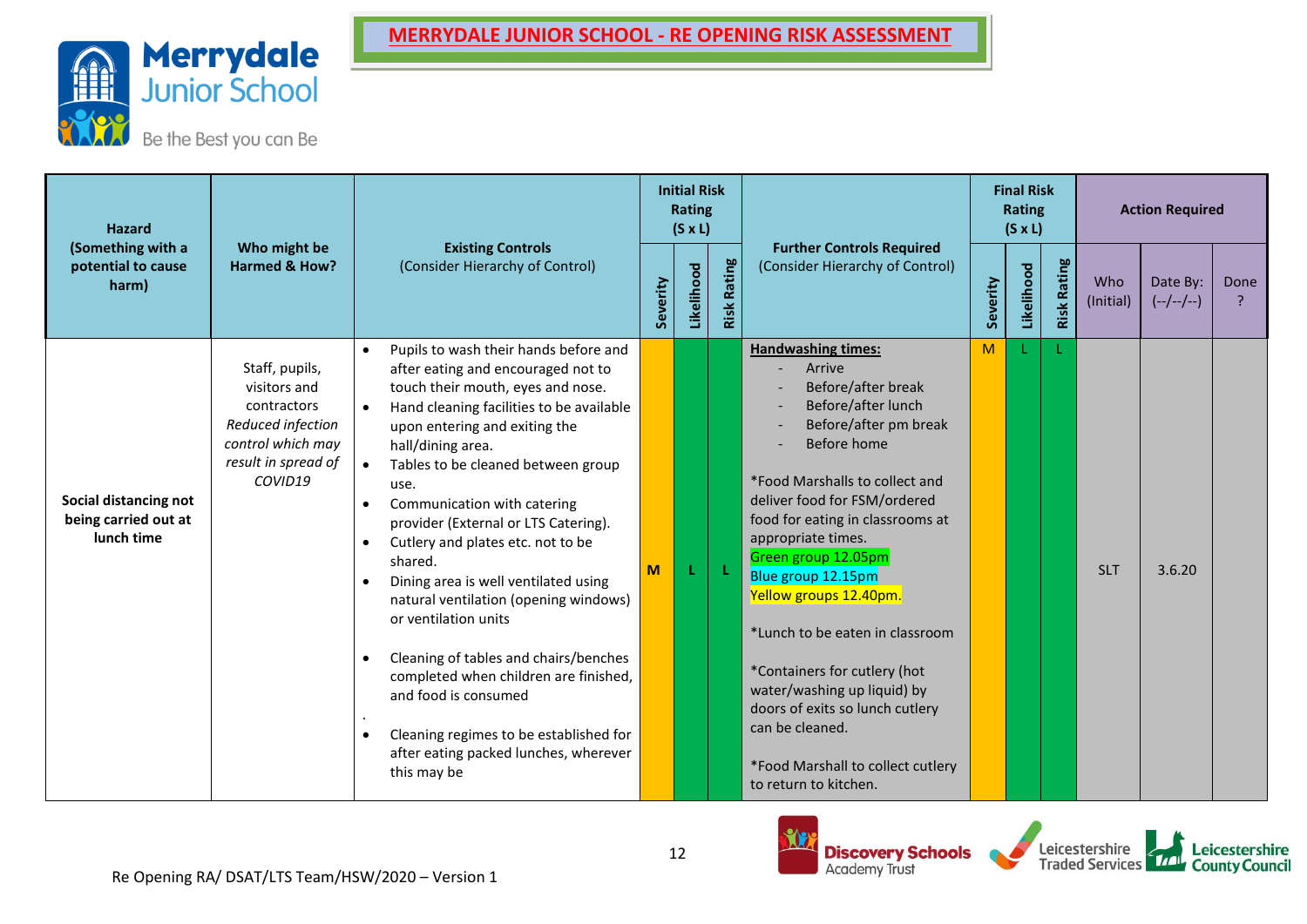

| <b>Hazard</b><br>(Something with a<br>potential to cause                 |                               |                                                             |          | <b>Initial Risk</b><br><b>Rating</b><br>$(S \times L)$ |                |                                                                                                                                                                                                                                                                          |          | <b>Final Risk</b><br>Rating<br>$(S \times L)$ |                    |                  | <b>Action Required</b>  |      |
|--------------------------------------------------------------------------|-------------------------------|-------------------------------------------------------------|----------|--------------------------------------------------------|----------------|--------------------------------------------------------------------------------------------------------------------------------------------------------------------------------------------------------------------------------------------------------------------------|----------|-----------------------------------------------|--------------------|------------------|-------------------------|------|
| harm)                                                                    | Who might be<br>Harmed & How? | <b>Existing Controls</b><br>(Consider Hierarchy of Control) | Severity | Likelihood                                             | Rating<br>Risk | <b>Further Controls Required</b><br>(Consider Hierarchy of Control)                                                                                                                                                                                                      | Severity | Likelihood                                    | <b>Risk Rating</b> | Who<br>(Initial) | Date By:<br>$(-/-/-/-)$ | Done |
| Social distancing not<br>being carried out at<br>lunch time<br>Continued |                               |                                                             |          |                                                        |                | *Catering provider (LTS) has own<br>risk assessment which is shared<br>with school.                                                                                                                                                                                      |          |                                               |                    |                  |                         |      |
|                                                                          |                               |                                                             |          |                                                        |                | *Cleaner shift from 11.30-1.30pm<br>to enter classes during playtime<br>to wipe down tables in classes<br>following lunch, empty bins, door<br>handles, etc. Extra attention to<br>be given to doors, toilet flushes,<br>light switches door fobs. PO to<br>co-ordinate. |          |                                               |                    |                  |                         |      |
|                                                                          |                               |                                                             |          |                                                        |                | *All classes MUST follow<br>timetable for breaks/lunch. Only<br>allocated playground zones to be<br>used.                                                                                                                                                                |          |                                               |                    |                  |                         |      |
| Social distancing not<br>being carried out at<br>lunch time<br>Continued |                               |                                                             |          |                                                        |                | *All to observe social distancing<br>during break times and minimise<br>movement around school.<br>*No play equipment to be used                                                                                                                                         |          |                                               |                    |                  |                         |      |

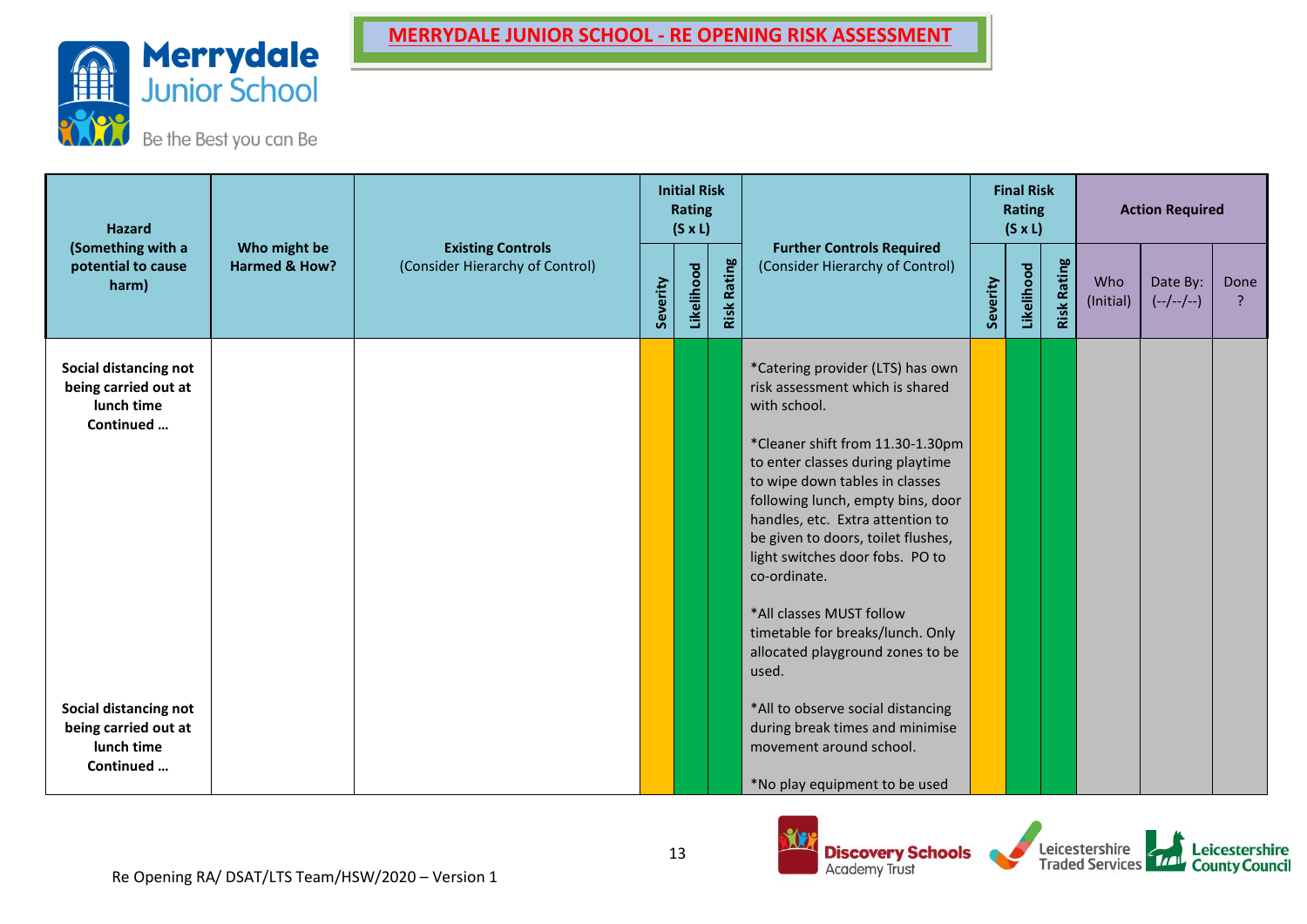

Be the Best you can Be

| <b>Hazard</b>                                    |                                          |                                                                           |          | <b>Initial Risk</b><br><b>Rating</b><br>$(S \times L)$ |                |                                                                              |          | <b>Final Risk</b><br>Rating<br>$(S \times L)$ |                    |                  | <b>Action Required</b>  |           |
|--------------------------------------------------|------------------------------------------|---------------------------------------------------------------------------|----------|--------------------------------------------------------|----------------|------------------------------------------------------------------------------|----------|-----------------------------------------------|--------------------|------------------|-------------------------|-----------|
| (Something with a<br>potential to cause<br>harm) | Who might be<br>Harmed & How?            | <b>Existing Controls</b><br>(Consider Hierarchy of Control)               | Severity | Likelihood                                             | Rating<br>Risk | <b>Further Controls Required</b><br>(Consider Hierarchy of Control)          | Severity | Likelihood                                    | <b>Risk Rating</b> | Who<br>(Initial) | Date By:<br>$(-/-/-/-)$ | Done<br>ρ |
|                                                  |                                          |                                                                           |          |                                                        |                | includes fixed equipment,<br>footballs, cricket sets, etc.                   |          |                                               |                    |                  |                         |           |
|                                                  |                                          |                                                                           |          |                                                        |                | *Toilets to be discouraged during<br>breaktime and lunchtime.                |          |                                               |                    |                  |                         |           |
|                                                  |                                          |                                                                           |          |                                                        |                | *Wet breaks to stay in room with<br>socially distanced games.                |          |                                               |                    |                  |                         |           |
|                                                  |                                          |                                                                           |          |                                                        |                | *First Aid - Minor first aid will be<br>carried out by first aider in either |          |                                               |                    |                  |                         |           |
|                                                  |                                          |                                                                           |          |                                                        |                | Year 6 area, Year 4 area or office<br>staff. First aid that involves         |          |                                               |                    |                  |                         |           |
|                                                  |                                          |                                                                           |          |                                                        |                | bleeding, vomiting to be to<br>carried out in First Aid area.                |          |                                               |                    |                  |                         |           |
|                                                  | Staff, pupils,                           | Pick up times are staggered.<br>$\bullet$<br>Arrangements for pick up are |          |                                                        |                | *Exit times staggered, and<br>different entrances/exits used for             |          |                                               |                    | School           | 3.6.20                  | Y         |
|                                                  | parents/carer,<br>visitors and           | communicated to staff, pupils and                                         |          |                                                        |                | each class at allotted time.                                                 |          |                                               |                    |                  |                         |           |
|                                                  | contractors.                             | parents/carer in advance.<br>Only one parent/carer attends the            | M        | L                                                      |                | *Flooring paint outside all                                                  | M        |                                               |                    |                  |                         |           |
| Social distancing not                            |                                          | school.                                                                   |          |                                                        |                | entrance/exit areas to help with                                             |          |                                               |                    |                  |                         | Y         |
| being carried out at                             | Reduced infection                        | Egress to schools and pupils'                                             |          |                                                        |                | queuing systems and marking on                                               |          |                                               |                    |                  |                         |           |
| pick up                                          | control which may<br>result in spread of | classrooms are communicated to<br>pupils, parent and carer before arrival |          |                                                        |                | pathways will be in place where<br>traffic is likely to be high.             |          |                                               |                    |                  |                         |           |



Leicestershire<br>Traded Services

Leicestershire<br>County Council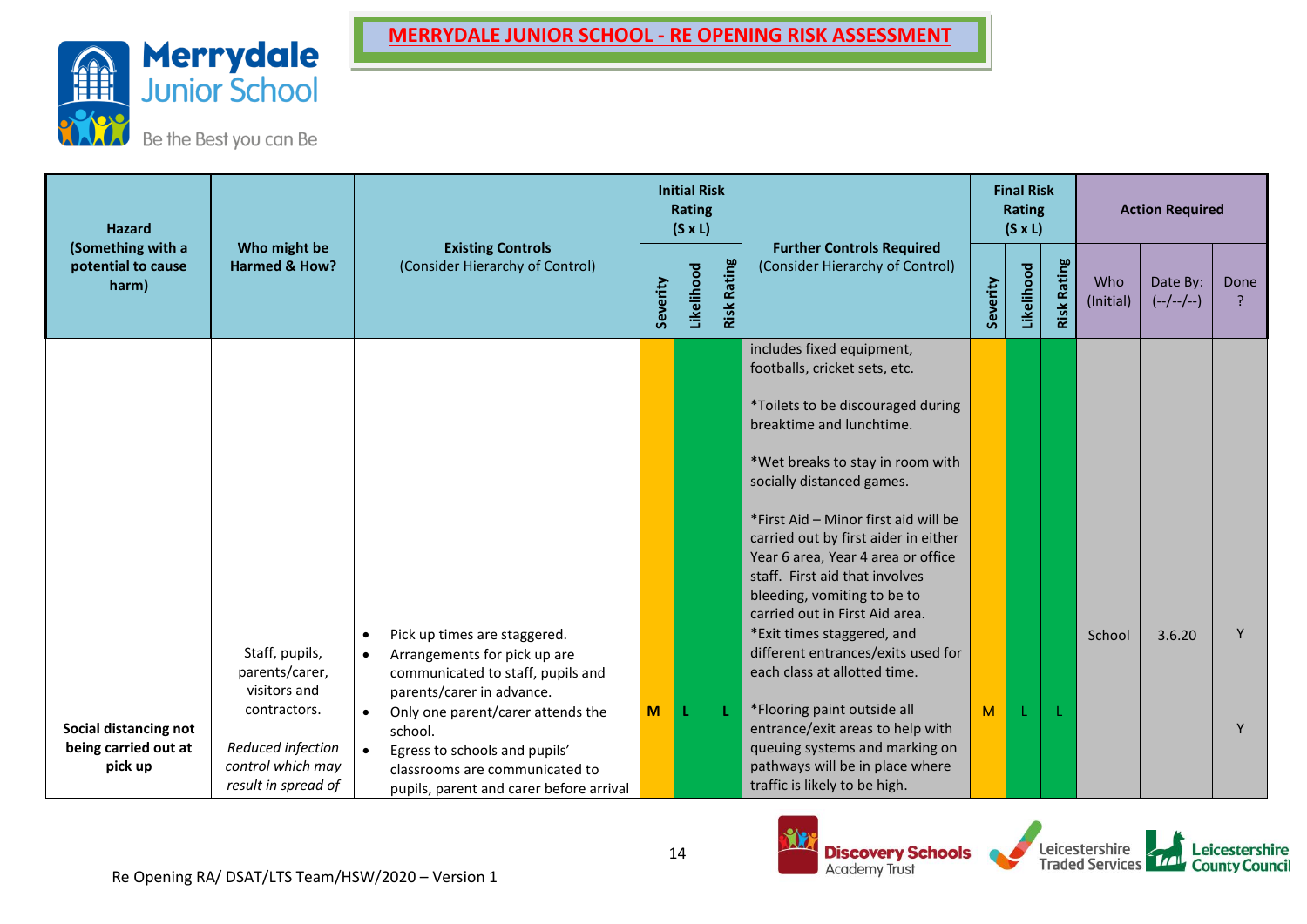



| <b>Hazard</b>                                    |                                                                                              |                                                                                                                                                                                                                       |          | <b>Initial Risk</b><br>Rating<br>$(S \times L)$ |                |                                                                                                                                                             |          | <b>Final Risk</b><br>Rating<br>$(S \times L)$ |                |                  | <b>Action Required</b>  |      |
|--------------------------------------------------|----------------------------------------------------------------------------------------------|-----------------------------------------------------------------------------------------------------------------------------------------------------------------------------------------------------------------------|----------|-------------------------------------------------|----------------|-------------------------------------------------------------------------------------------------------------------------------------------------------------|----------|-----------------------------------------------|----------------|------------------|-------------------------|------|
| (Something with a<br>potential to cause<br>harm) | Who might be<br>Harmed & How?                                                                | <b>Existing Controls</b><br>(Consider Hierarchy of Control)                                                                                                                                                           | Severity | Likelihood                                      | Rating<br>Risk | <b>Further Controls Required</b><br>(Consider Hierarchy of Control)                                                                                         | Severity | Likelihood                                    | Rating<br>Risk | Who<br>(Initial) | Date By:<br>$(-/-/-/-)$ | Done |
|                                                  | COVID19                                                                                      | to the site.<br>Direct egress to the pupils allocated<br>classroom is available. i.e. final<br>emergency exits.                                                                                                       |          |                                                 |                | *No access to school site by<br>adults collecting.                                                                                                          |          |                                               |                |                  | 3.6.20                  |      |
|                                                  |                                                                                              | One-way systems are used around the<br>$\bullet$<br>site.<br>Signage is installed i.e.<br>$\bullet$                                                                                                                   |          |                                                 |                | *Parents encouraged not to<br>gather outside when dropping<br>off/collecting and to adhere to                                                               |          |                                               |                | <b>SLT</b>       | 3.6.20                  |      |
|                                                  |                                                                                              | Wav in<br>Please keep<br>2m apart<br>Parents / carers made aware that                                                                                                                                                 |          |                                                 |                | social distancing.<br>*Marshalls at gate/entrance/exit<br>areas to co-ordinate safe exit.                                                                   |          |                                               |                | <b>SLT</b>       | 3.6.20                  |      |
|                                                  |                                                                                              | gathering outside school at drop off<br>times is <b>forbidden</b> .                                                                                                                                                   |          |                                                 |                | *entrance/exit routes are clear of<br>furniture for easy access by<br>pupils                                                                                |          |                                               |                | PO               |                         |      |
|                                                  | Staff and pupils<br>Reduced infection<br>control which may<br>result in spread of<br>COVID19 | Play equipment is cleaned and<br>disinfected between each group of<br>users or not used<br>Teacher / support colleagues ensure<br>social distancing is in place.<br>Only allow one class/group within an<br>$\bullet$ | M        |                                                 | L.             | *No play equipment to be used<br>at break time/lunchtime includes<br>fixed equipment, footballs,<br>cricket sets, etc.<br>*No PE kit required other than PE | M        |                                               |                | School           | 3.6.20                  |      |
| Outdoor play/PE                                  |                                                                                              | outside area any one time.<br>prop doors open, where safe to do so                                                                                                                                                    |          |                                                 |                | trainers.                                                                                                                                                   |          |                                               |                |                  |                         |      |



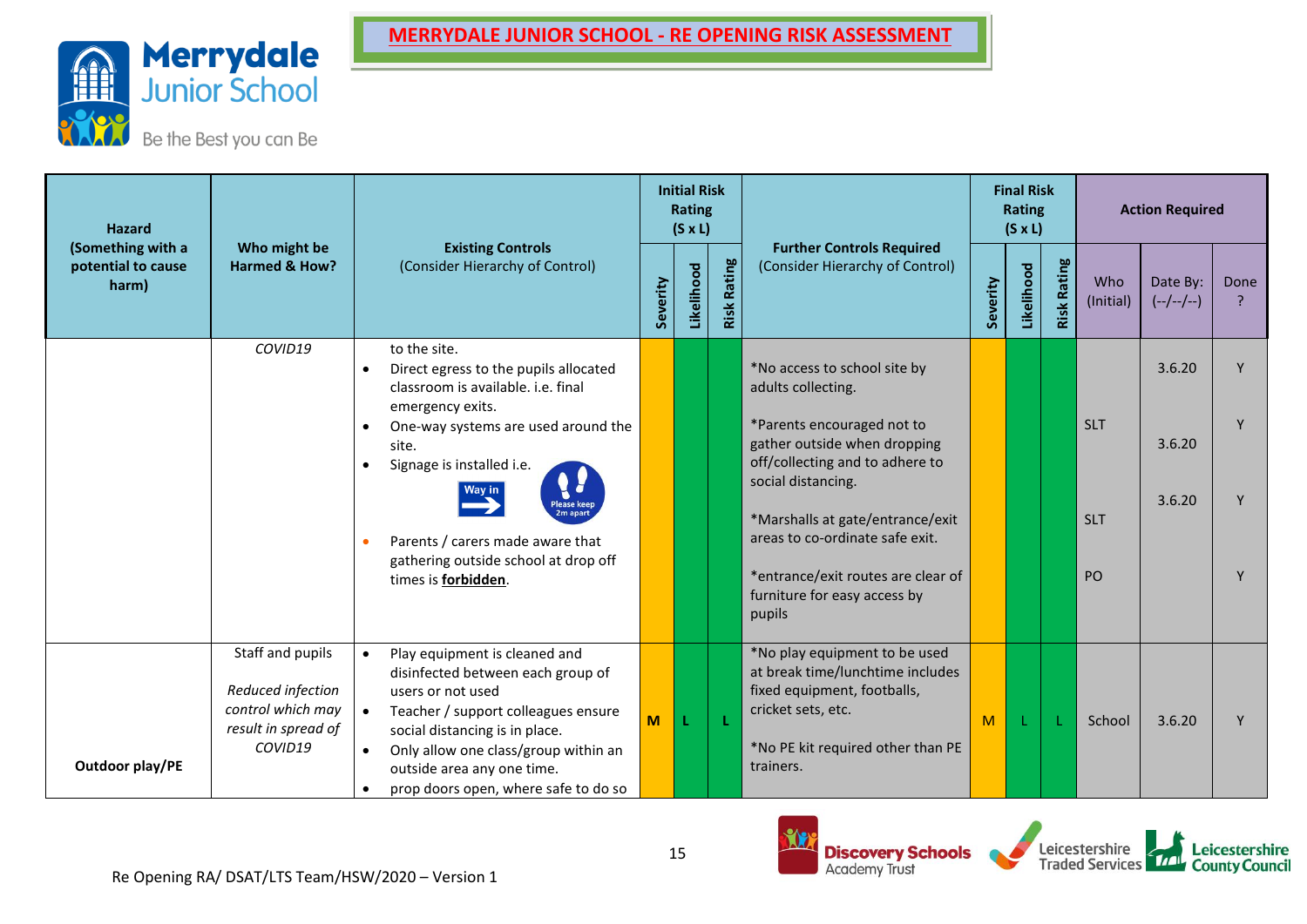

Be the Best you can Be

| <b>Hazard</b>                                    |                                                                                                                                                                                 |                                                                                                                                                                                                                                                                                                                                                                         |          | <b>Initial Risk</b><br>Rating<br>$(S \times L)$ |                |                                                                                                                                                                                                                                                                                                                                              |          | <b>Final Risk</b><br>Rating<br>$(S \times L)$ |                |                  | <b>Action Required</b>  |      |
|--------------------------------------------------|---------------------------------------------------------------------------------------------------------------------------------------------------------------------------------|-------------------------------------------------------------------------------------------------------------------------------------------------------------------------------------------------------------------------------------------------------------------------------------------------------------------------------------------------------------------------|----------|-------------------------------------------------|----------------|----------------------------------------------------------------------------------------------------------------------------------------------------------------------------------------------------------------------------------------------------------------------------------------------------------------------------------------------|----------|-----------------------------------------------|----------------|------------------|-------------------------|------|
| (Something with a<br>potential to cause<br>harm) | Who might be<br>Harmed & How?                                                                                                                                                   | <b>Existing Controls</b><br>(Consider Hierarchy of Control)                                                                                                                                                                                                                                                                                                             | Severity | Likelihood                                      | Rating<br>Risk | <b>Further Controls Required</b><br>(Consider Hierarchy of Control)                                                                                                                                                                                                                                                                          | Severity | Likelihood                                    | Rating<br>Risk | Who<br>(Initial) | Date By:<br>$(-/-/-/-)$ | Done |
|                                                  |                                                                                                                                                                                 | (bearing in mind fire safety and<br>safeguarding), to limit use of door<br>handles and aid ventilation                                                                                                                                                                                                                                                                  |          |                                                 |                | PE Groups to be taken to the<br>designated area for PE (weather<br>dependent). As per timetable<br>but no equipment to be shared<br>between groups during the day.                                                                                                                                                                           |          |                                               |                |                  |                         |      |
|                                                  |                                                                                                                                                                                 |                                                                                                                                                                                                                                                                                                                                                                         |          |                                                 |                | *Equipment used needs to be<br>cleaned at the end of every day<br>or moved and not used for<br>further 3 days. Social distancing<br>to be maintained within group.<br>*walkie talkie and 1 <sup>st</sup> aid kit to be                                                                                                                       |          |                                               |                |                  |                         |      |
| Carrying out 1 <sup>st</sup> aid                 | <b>First Aider</b><br>Person being<br>treated by the first<br>aider.<br>(Carrying out 1 <sup>st</sup> aid<br>may require the<br>2mtr social<br>distancing rule to<br>be broken) | A first aider will NOT be treating a<br>$\bullet$<br>person who has the symptoms of<br>COVID-19 as specified by the NHS and<br>Government unless life threatening<br>condition use St John's ambulance<br>guidance<br>If a child presents symptoms of<br>COVID-19 they will be isolated in the<br>medical room/first aid area away<br>from people and parents called to | Ĥ        | M                                               | $\mathbf{M}$   | taken out by PE coach<br>*Staff to wear smart wear and<br>ideally bring in spare set of<br>clothes eg: child being sick in first<br>aid scenario.<br>*Minor first aid to be carried out<br>at separate stations - Year 6 and<br>Year 4 station and PE. First Aid<br>lists, bags to be provided. All first<br>aid recorded in first aid book. | н        |                                               | M              | School           | 3.6.20                  |      |



**Discovery Schools**<br>Academy Trust

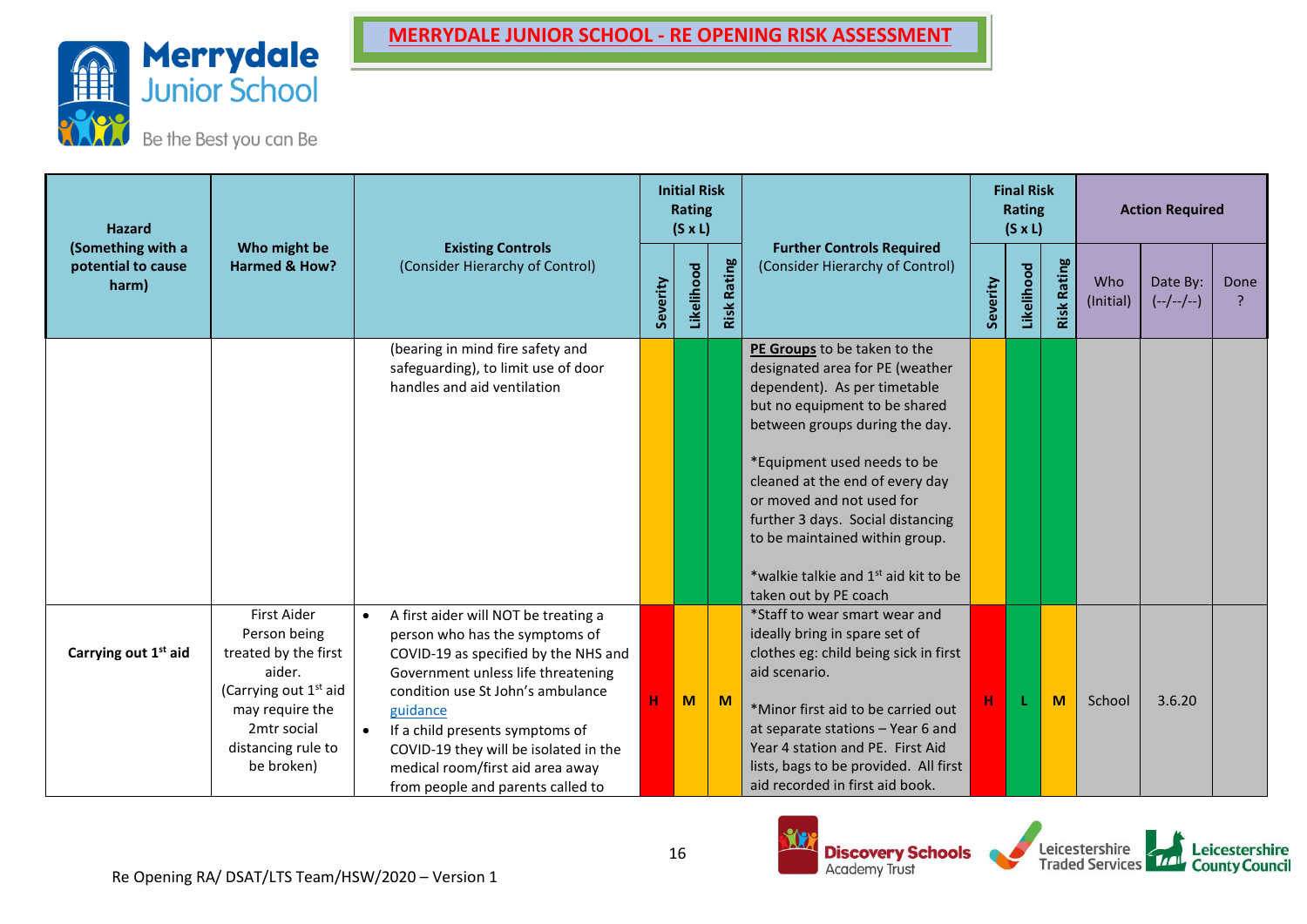

Be the Best you can Be

| <b>Hazard</b><br>(Something with a<br>potential to cause |                                                                                                                                                                                                                                                                                                                                                                                                                                                       |                                     |                                                                                                                                                                                                                                                                                                                                                                                                                                                                                                                                                                                                                                                                                                                                                                                                          |          | <b>Initial Risk</b><br>Rating<br>$(S \times L)$ |                |                                                                                                                                                                                                                                                                                                                                                                                                                                                                                                                                                                                            |          | <b>Final Risk</b><br>Rating<br>$(S \times L)$ |                  |                  | <b>Action Required</b>  |                  |
|----------------------------------------------------------|-------------------------------------------------------------------------------------------------------------------------------------------------------------------------------------------------------------------------------------------------------------------------------------------------------------------------------------------------------------------------------------------------------------------------------------------------------|-------------------------------------|----------------------------------------------------------------------------------------------------------------------------------------------------------------------------------------------------------------------------------------------------------------------------------------------------------------------------------------------------------------------------------------------------------------------------------------------------------------------------------------------------------------------------------------------------------------------------------------------------------------------------------------------------------------------------------------------------------------------------------------------------------------------------------------------------------|----------|-------------------------------------------------|----------------|--------------------------------------------------------------------------------------------------------------------------------------------------------------------------------------------------------------------------------------------------------------------------------------------------------------------------------------------------------------------------------------------------------------------------------------------------------------------------------------------------------------------------------------------------------------------------------------------|----------|-----------------------------------------------|------------------|------------------|-------------------------|------------------|
| harm)                                                    | Who might be<br><b>Harmed &amp; How?</b>                                                                                                                                                                                                                                                                                                                                                                                                              |                                     | <b>Existing Controls</b><br>(Consider Hierarchy of Control)                                                                                                                                                                                                                                                                                                                                                                                                                                                                                                                                                                                                                                                                                                                                              | Severity | Likelihood                                      | Rating<br>Risk | <b>Further Controls Required</b><br>(Consider Hierarchy of Control)                                                                                                                                                                                                                                                                                                                                                                                                                                                                                                                        | Severity | Likelihood                                    | Rating<br>Risk I | Who<br>(Initial) | Date By:<br>$(-/-/-/-)$ | Done             |
| Carrying out 1 <sup>st</sup> aid<br>Continued            | This activity<br>requires the 2mtr<br>social distancing<br>rule to be broken.<br>This could lead to<br>either person<br>involved in<br>becoming infected<br>with COVID-19<br>through close<br>contact with an<br>asymptomatic<br>carrier, transmitting<br>the virus through<br>bodily fluids or<br>respiratory droplets<br>entering the<br>persons eyes, nose<br>or mouth.<br>The First aider may<br>have an allergic<br>reaction to latex<br>gloves. | $\bullet$<br>$\bullet$<br>$\bullet$ | collect them.<br>If an adult presents symptoms of<br>COVID-19 they will be isolated in the<br>medical room/first aid area away<br>from people and parents and will be<br>asked to go home and Social Distance<br>as per Gov.uk guidance.<br>Persons who have symptoms will<br>isolate for 7 days and will not be in<br>school.<br>The first aider will wash their hands<br>for at least 20 seconds with soap and<br>water.<br>Gloves will be worn to deliver first<br>aid.<br>Where possible Latex gloves will be<br>avoided to remove the risk of allergic<br>reaction.<br>The first aider will cover any cuts on<br>their hands with waterproof plasters.<br>The first aider will avoid putting their<br>fingers in their mouth and touching<br>their face.<br>The first aider will avoid touching any |          |                                                 |                | *More complex or "severe" First<br>aid involving bodily fluids eg:<br>nose bleeds, vomiting, etc must<br>be carried out in first aid area.<br>*Clear visors/masks to be worn<br>for first aider that involves close<br>first aid.<br>*Child presenting with COVID-19<br>symptoms please send red card<br>to the office. Child to be<br>collected and taken to Room 32<br>(Post Office). PPE kit to be used<br>as per instructions. Parents<br>notified and guidance given to<br>parent.<br>Suspected COVID children to exit<br>the building by the side entrance.<br>*Bins to be provided. |          |                                               |                  |                  |                         | Ongoi<br>ng<br>Y |





Leicestershire<br>County Council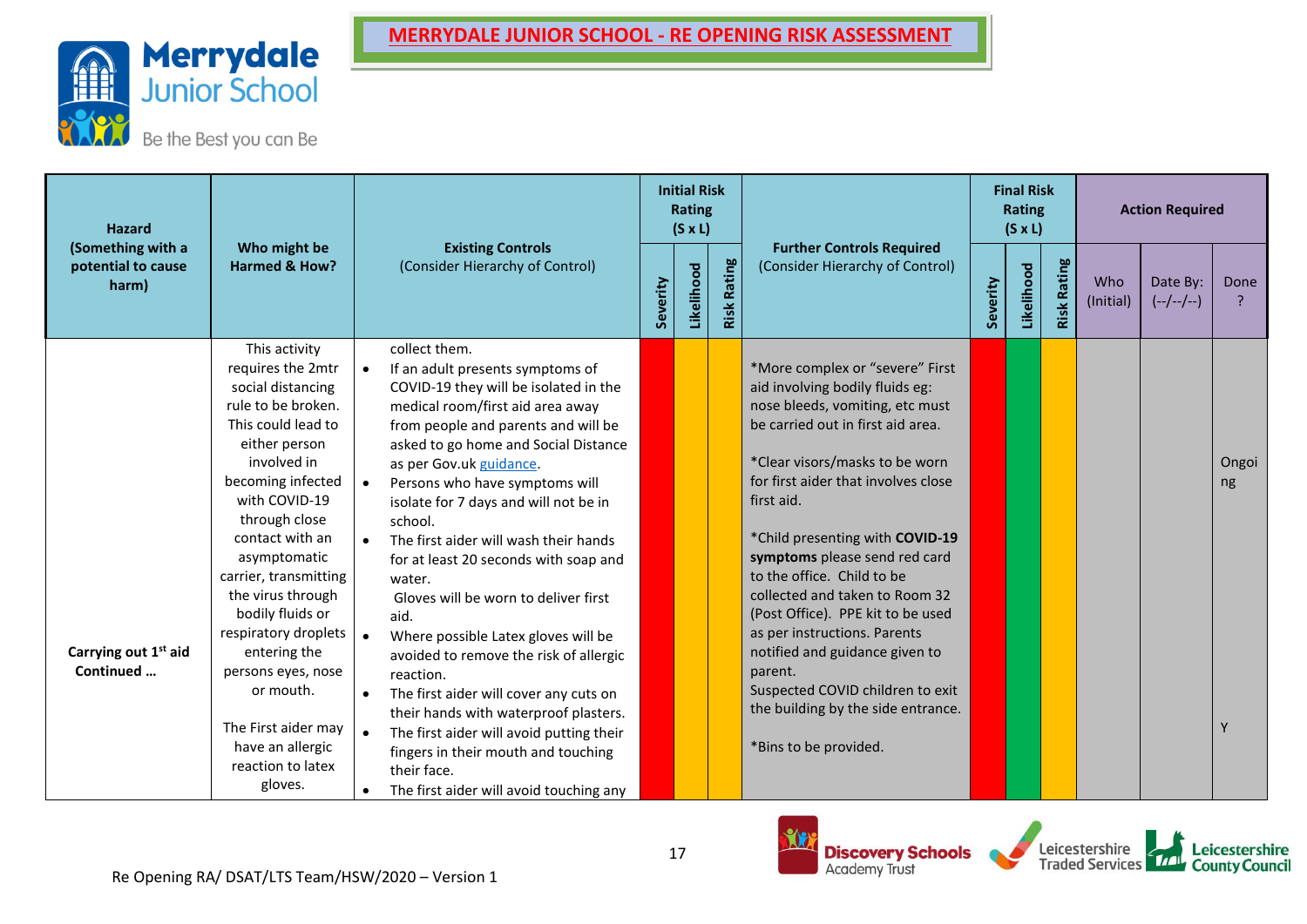

| <b>Hazard</b>                    | (Something with a<br>Who might be<br>Harmed & How?<br>potential to cause |                                                                                                                                                                                                                                                                                                                                                                                                                                                                                                                                                                                                                                                                                                                                                                                                                                                                                                                                                       |          | <b>Initial Risk</b><br><b>Rating</b><br>$(S \times L)$ |                |                                                                     |          | <b>Final Risk</b><br>Rating<br>$(S \times L)$ |                |                  | <b>Action Required</b>  |      |
|----------------------------------|--------------------------------------------------------------------------|-------------------------------------------------------------------------------------------------------------------------------------------------------------------------------------------------------------------------------------------------------------------------------------------------------------------------------------------------------------------------------------------------------------------------------------------------------------------------------------------------------------------------------------------------------------------------------------------------------------------------------------------------------------------------------------------------------------------------------------------------------------------------------------------------------------------------------------------------------------------------------------------------------------------------------------------------------|----------|--------------------------------------------------------|----------------|---------------------------------------------------------------------|----------|-----------------------------------------------|----------------|------------------|-------------------------|------|
| harm)                            |                                                                          | <b>Existing Controls</b><br>(Consider Hierarchy of Control)                                                                                                                                                                                                                                                                                                                                                                                                                                                                                                                                                                                                                                                                                                                                                                                                                                                                                           | Severity | Likelihood                                             | Rating<br>Risk | <b>Further Controls Required</b><br>(Consider Hierarchy of Control) | Severity | Likelihood                                    | Rating<br>Risk | Who<br>(Initial) | Date By:<br>$(-/-/-/-)$ | Done |
| Carrying out 1 <sup>st</sup> aid |                                                                          | part of a dressing that will come in<br>contact with a wound.<br>The first aider will wear visors to<br>$\bullet$<br>prevent bodily fluids being splashed<br>into the eyes.<br>After each first aid treatment is given<br>$\bullet$<br>all equipment and surfaces, including<br>goggles used will be cleaned down<br>using either a combined detergent<br>disinfectant solution at a dilution of<br>1000 parts per million (ppm) available<br>chlorine (av.cl.) or a neutral purpose<br>detergent followed by disinfection<br>(1000 ppm av.cl.) goggles and will be<br>rinsed with clean water after being<br>disinfected.<br>After using the face masks, aprons<br>$\bullet$<br>and gloves will be correctly doffed<br>and placed straight into a double bag<br>and the bags tied. The bags will then<br>be stored in a locked room for 72<br>hours before putting them into the<br>external waste skip/bin.<br>where possible, all spaces should be |          |                                                        |                |                                                                     |          |                                               |                |                  |                         | Y    |



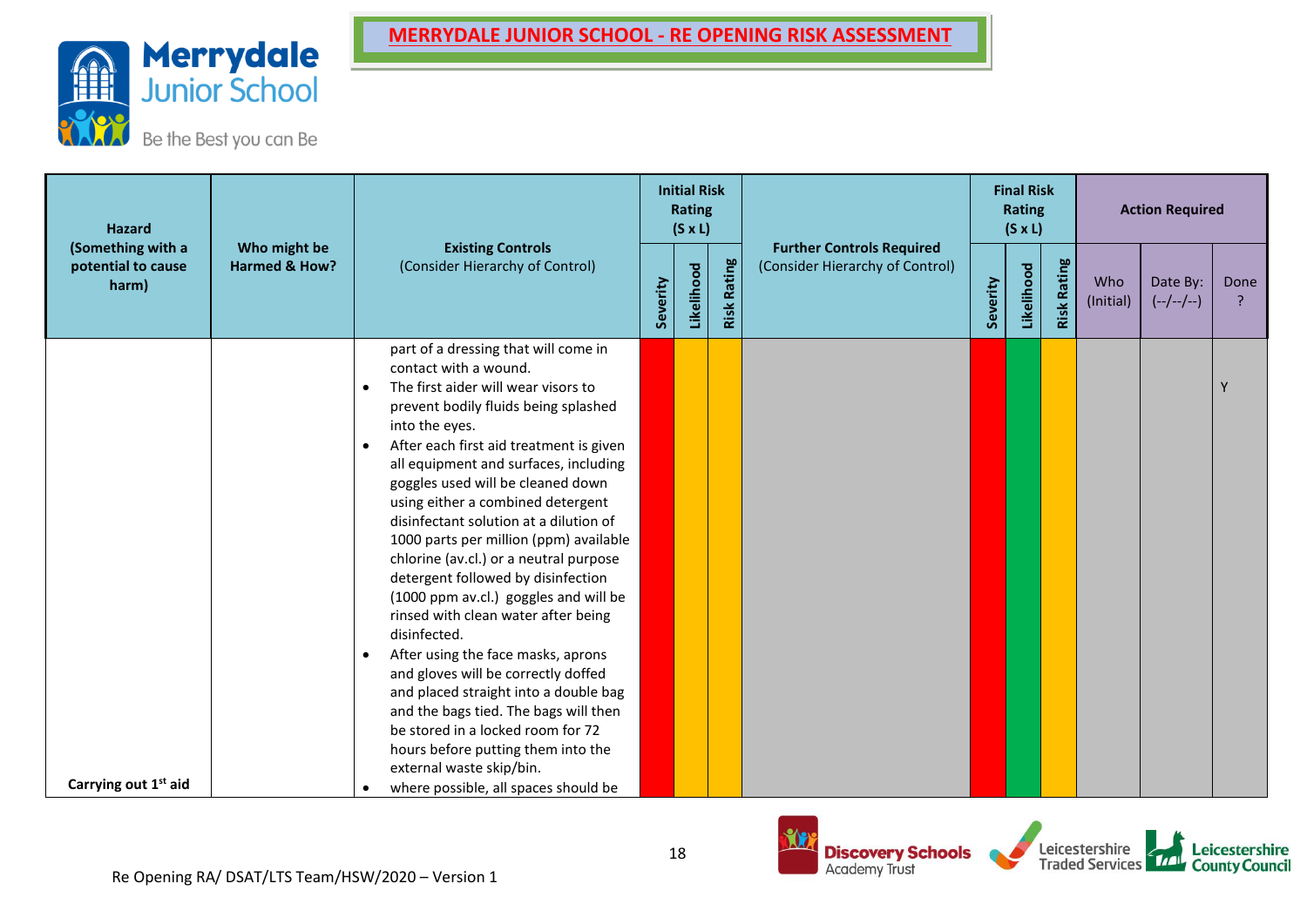

Be the Best you can Be

| <b>Hazard</b>                                    |                               |                                                                                                                                                                                                                                                                                                                                                                                                                                                                                                                                                                                                                                                                                                |          | <b>Initial Risk</b><br><b>Rating</b><br>$(S \times L)$ |                    |                                                                     |          | <b>Final Risk</b><br><b>Rating</b><br>$(S \times L)$ |                    |                  | <b>Action Required</b>  |                        |
|--------------------------------------------------|-------------------------------|------------------------------------------------------------------------------------------------------------------------------------------------------------------------------------------------------------------------------------------------------------------------------------------------------------------------------------------------------------------------------------------------------------------------------------------------------------------------------------------------------------------------------------------------------------------------------------------------------------------------------------------------------------------------------------------------|----------|--------------------------------------------------------|--------------------|---------------------------------------------------------------------|----------|------------------------------------------------------|--------------------|------------------|-------------------------|------------------------|
| (Something with a<br>potential to cause<br>harm) | Who might be<br>Harmed & How? | <b>Existing Controls</b><br>(Consider Hierarchy of Control)                                                                                                                                                                                                                                                                                                                                                                                                                                                                                                                                                                                                                                    | Severity | Likelihood                                             | <b>Risk Rating</b> | <b>Further Controls Required</b><br>(Consider Hierarchy of Control) | Severity | Likelihood                                           | <b>Risk Rating</b> | Who<br>(Initial) | Date By:<br>$(-/-/-/-)$ | Done<br>$\overline{P}$ |
| Continued                                        |                               | well ventilated using natural<br>ventilation (opening windows) or<br>ventilation units<br>prop doors open, where safe to do so<br>(bearing in mind fire safety and<br>safeguarding), to limit use of door<br>handles and aid ventilation<br>Face masks and gloves will only be<br>used for 1 treatment of first aid they<br>will not be used to treat a second<br>person requiring first aid.<br>First aiders have been given<br>information on how to correctly don<br>and doff their PPE and PHE poster is<br>displayed in the first aid room<br>https://www.gov.uk/government/<br>publications/covid-19-personal-<br>protective-equipment-use-for-<br>non-aerosol-generating-<br>procedures |          |                                                        |                    |                                                                     |          |                                                      |                    |                  |                         | Y<br>Y                 |
| Carrying out 1 <sup>st</sup> aid                 |                               | No food will be stored or eaten in the<br>$\bullet$<br>medical/first aid room.<br>After first aid treatment is given and<br>$\bullet$<br>cleaning has been completed the first                                                                                                                                                                                                                                                                                                                                                                                                                                                                                                                 |          |                                                        |                    |                                                                     |          |                                                      |                    |                  |                         |                        |



Leicestershire<br>Traded Services

Leicestershire<br>County Council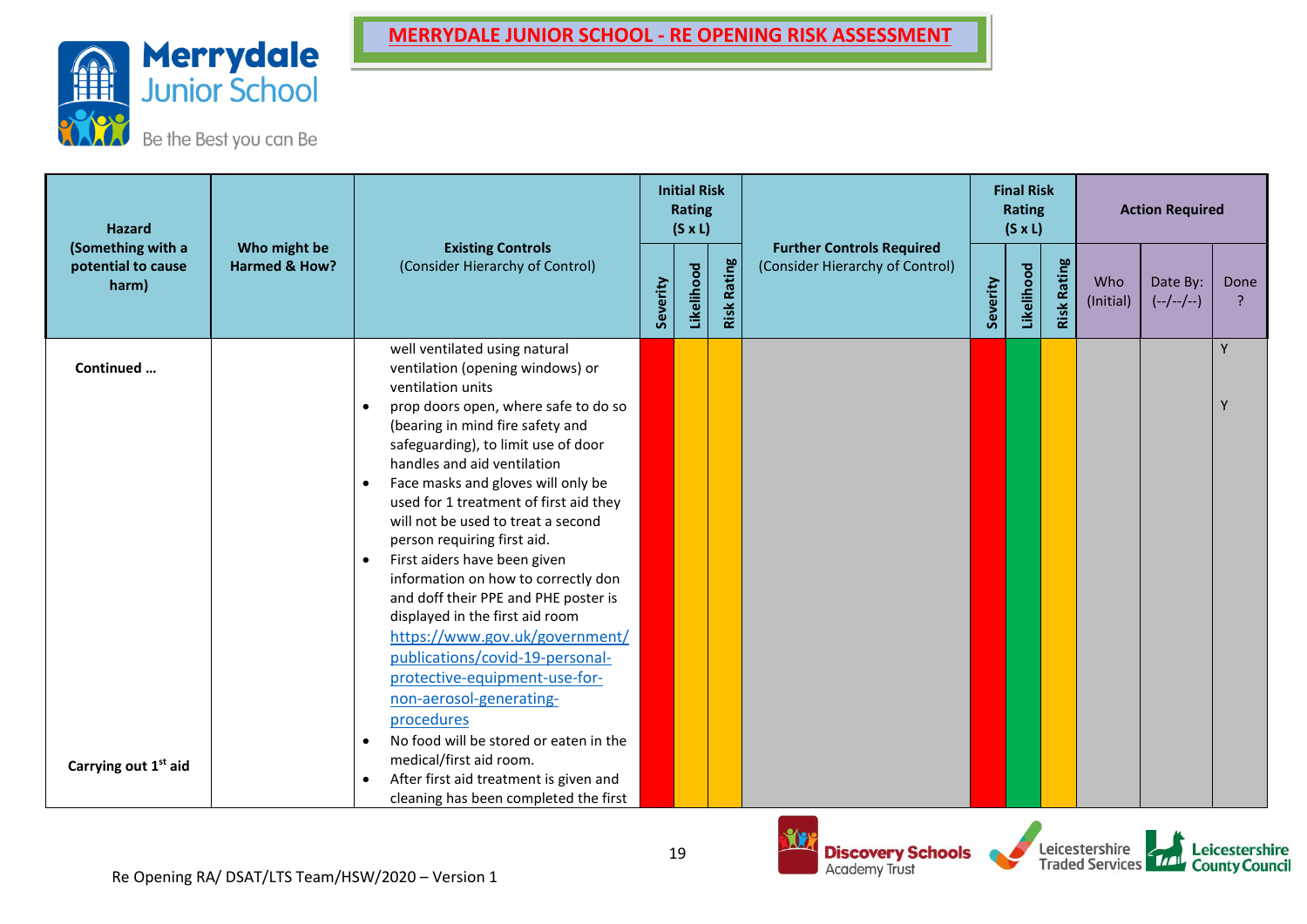

| Hazard<br>(Something with a<br>potential to cause<br>harm) |                               |                                                                                                                                                                                                                                                                                                                 |          | <b>Initial Risk</b><br>Rating<br>$(S \times L)$ |                |                                                                     |          | <b>Final Risk</b><br><b>Rating</b><br>$(S \times L)$ |                |                  | <b>Action Required</b>  |      |
|------------------------------------------------------------|-------------------------------|-----------------------------------------------------------------------------------------------------------------------------------------------------------------------------------------------------------------------------------------------------------------------------------------------------------------|----------|-------------------------------------------------|----------------|---------------------------------------------------------------------|----------|------------------------------------------------------|----------------|------------------|-------------------------|------|
|                                                            | Who might be<br>Harmed & How? | <b>Existing Controls</b><br>(Consider Hierarchy of Control)                                                                                                                                                                                                                                                     | Severity | Likelihood                                      | Rating<br>Risk | <b>Further Controls Required</b><br>(Consider Hierarchy of Control) | Severity | Likelihood                                           | Rating<br>Risk | Who<br>(Initial) | Date By:<br>$(-/-/-/-)$ | Done |
| Continued                                                  |                               | aider will wash their hands with soap<br>and water for at least 20 seconds<br>before commencing any further work.<br>There is a dedicated room for first aid<br>$\bullet$<br>that will be used solely for first aid<br>treatment to help prevent bodily<br>fluids contaminating other parts of<br>the building. |          |                                                 |                |                                                                     |          |                                                      |                |                  |                         | Υ    |



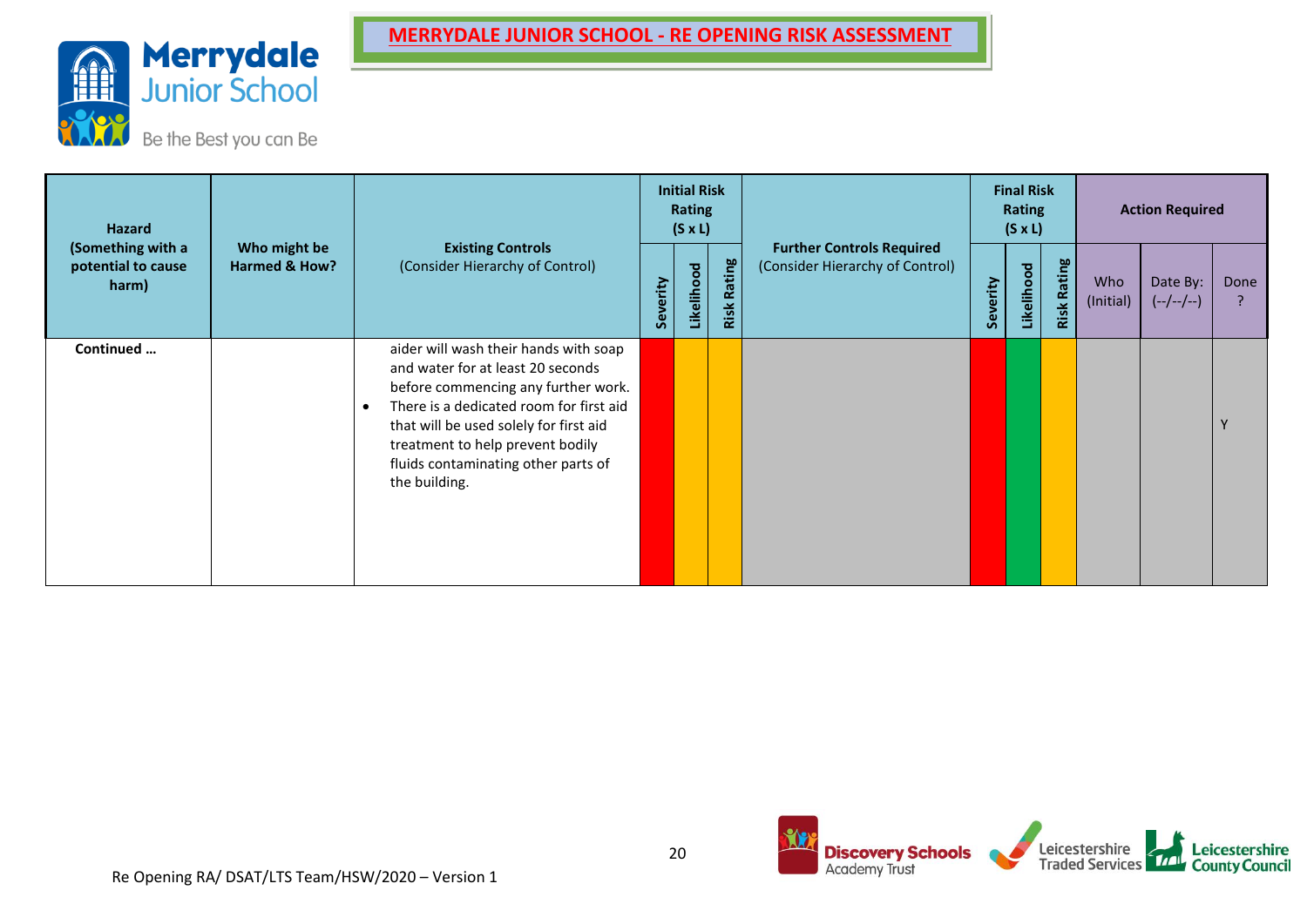

| <b>Hazard</b>                                                                       |                                                                                                                        |                                                               |                                                                                                                                                                                                                                                                                                                                                                                                                                                                                                                                                                                                                                                                                                                                                            |          | <b>Initial Risk</b><br><b>Rating</b><br>$(S \times L)$ |                |                                                                                                                                                                                                                                                                                                                                                                                                                                                                                                                                                                                                      |          | <b>Final Risk</b><br><b>Rating</b><br>$(S \times L)$ |                    |                                       | <b>Action Required</b>                         |                        |
|-------------------------------------------------------------------------------------|------------------------------------------------------------------------------------------------------------------------|---------------------------------------------------------------|------------------------------------------------------------------------------------------------------------------------------------------------------------------------------------------------------------------------------------------------------------------------------------------------------------------------------------------------------------------------------------------------------------------------------------------------------------------------------------------------------------------------------------------------------------------------------------------------------------------------------------------------------------------------------------------------------------------------------------------------------------|----------|--------------------------------------------------------|----------------|------------------------------------------------------------------------------------------------------------------------------------------------------------------------------------------------------------------------------------------------------------------------------------------------------------------------------------------------------------------------------------------------------------------------------------------------------------------------------------------------------------------------------------------------------------------------------------------------------|----------|------------------------------------------------------|--------------------|---------------------------------------|------------------------------------------------|------------------------|
| (Something with a<br>potential to cause<br>harm)                                    | Who might be<br><b>Harmed &amp; How?</b>                                                                               |                                                               | <b>Existing Controls</b><br>(Consider Hierarchy of Control)                                                                                                                                                                                                                                                                                                                                                                                                                                                                                                                                                                                                                                                                                                | Severity | Likelihood                                             | Rating<br>Risk | <b>Further Controls Required</b><br>(Consider Hierarchy of Control)                                                                                                                                                                                                                                                                                                                                                                                                                                                                                                                                  | Severity | Likelihood                                           | <b>Risk Rating</b> | Who<br>(Initial)                      | Date By:<br>$(-/-/-/-)$                        | Done<br>$\overline{?}$ |
| Social distancing not<br>being carried out<br>during the use of Staff<br>facilities | Staff, pupils, visitors<br>and contractors<br>Reduced infection<br>control which may<br>result in spread of<br>COVID19 | $\bullet$<br>$\bullet$<br>$\bullet$<br>$\bullet$<br>$\bullet$ | Staff rooms are used dependent on<br>number of staff that can be<br>accommodated in the area to achieve<br>social distancing and rearrange the<br>furniture where possible<br>Additional rooms are allocated when<br>numbers impact on not being able to<br>Social Distance.<br>Break times are staggered to reduce<br>numbers in the room.<br>Staff are reminded to wash hands<br>before and after using the staff room<br>facilities.<br>NHS hand washing posters have been<br>installed above sinks to give<br>information on good hand washing<br>techniques.<br>Use of signs to inform of hand<br>washing prior to entering/using<br>facilities.<br>Excess shared crockery and cutlery is<br>removed and staff use the same<br>equipment as required. | M        | L                                                      | -L             | *Soft furniture in staff room to<br>be removed and tables/chairs<br>provided to promote social<br>distancing.<br>Secondary staff room to be<br>established in the mobile<br>classroom<br>*Excess staff crockery and cutlery<br>will be removed, staff are<br>encouraged to bring their own.<br>All staff to be responsible for<br>putting their own items in the<br>dishwasher or to take home to<br>wash.<br>*Wipes to be provide for both<br>staff room areas. Staff reminded<br>to clean down any table after use<br>and dispose of rubbish in bins<br>provided.<br>*One-way system to be used to | M        |                                                      |                    | School<br>PO<br>PO<br>PO<br><b>PO</b> | 3.6.20<br>3.6.20<br>3.6.20<br>3.6.20<br>3.6.20 | Y                      |
|                                                                                     |                                                                                                                        |                                                               | Reusable sponges are removed                                                                                                                                                                                                                                                                                                                                                                                                                                                                                                                                                                                                                                                                                                                               |          |                                                        |                | enter and exit staff room.                                                                                                                                                                                                                                                                                                                                                                                                                                                                                                                                                                           |          |                                                      |                    |                                       |                                                |                        |



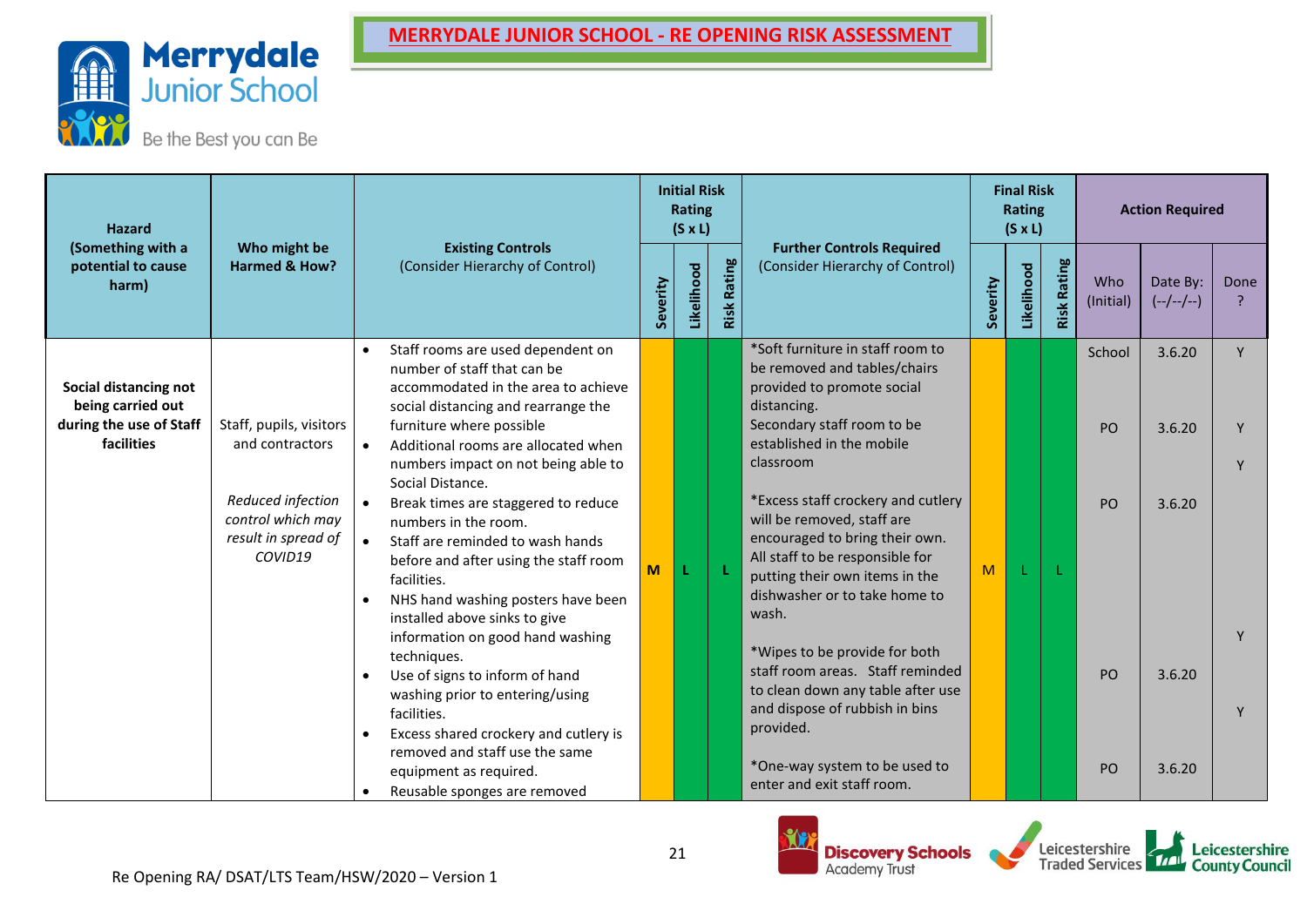

| <b>Hazard</b>                                                         |                                                                                   |                                                                                                                                                                  |          | <b>Initial Risk</b><br><b>Rating</b><br>$(S \times L)$ |                |                                                                                            |          | <b>Final Risk</b><br><b>Rating</b><br>$(S \times L)$ |                    |                  | <b>Action Required</b>  |           |
|-----------------------------------------------------------------------|-----------------------------------------------------------------------------------|------------------------------------------------------------------------------------------------------------------------------------------------------------------|----------|--------------------------------------------------------|----------------|--------------------------------------------------------------------------------------------|----------|------------------------------------------------------|--------------------|------------------|-------------------------|-----------|
| (Something with a<br>potential to cause<br>harm)                      | Who might be<br><b>Harmed &amp; How?</b>                                          | <b>Existing Controls</b><br>(Consider Hierarchy of Control)                                                                                                      | Severity | Likelihood                                             | Rating<br>Risk | <b>Further Controls Required</b><br>(Consider Hierarchy of Control)                        | Severity | Likelihood                                           | <b>Risk Rating</b> | Who<br>(Initial) | Date By:<br>$(-/-/-/-)$ | Done<br>? |
|                                                                       |                                                                                   | Surfaces are wiped down between<br>$\bullet$<br>use and door handles cleaned<br>Dishwasher is used to clean crockery<br>$\bullet$<br>and cutlery where possible. |          |                                                        |                | *All equipment to be cleaned/<br>wiped after use                                           |          |                                                      |                    | Staff            | On going                |           |
| Social distancing not<br>being carried out<br>during the use of Staff |                                                                                   | Water dispenser procedures have<br>$\bullet$<br>been modified to ensure no cross<br>contamination.                                                               |          |                                                        |                | *Staff to use their own laptops<br>and not staffroom ones.                                 |          |                                                      |                    |                  |                         |           |
| facilities<br>Continued                                               |                                                                                   |                                                                                                                                                                  |          |                                                        |                | *Wipes to be provided for use by<br>the Photocopier and laptop<br>keyboards in staff room. |          |                                                      |                    | PO               | 3.6.20                  |           |
|                                                                       |                                                                                   |                                                                                                                                                                  |          |                                                        |                | Teachers are to make their own<br>drinks in order to combat cross<br>contamination         |          |                                                      |                    | Staff            | 3.6.20                  |           |
| <b>Assembly</b>                                                       | Staff and pupils<br>Reduced infection<br>control which may<br>result in spread of | Whole school assemblies will not take<br>place.<br>Head/teaching staff addresses<br>individual groups, within their                                              | M        | L                                                      |                |                                                                                            | M        |                                                      |                    | School           |                         |           |
|                                                                       | COVID19                                                                           | classroom.<br>Provision for daily act of community<br>$\bullet$<br>cohesion will be made in classrooms.                                                          |          |                                                        |                |                                                                                            |          |                                                      |                    |                  |                         | Y         |



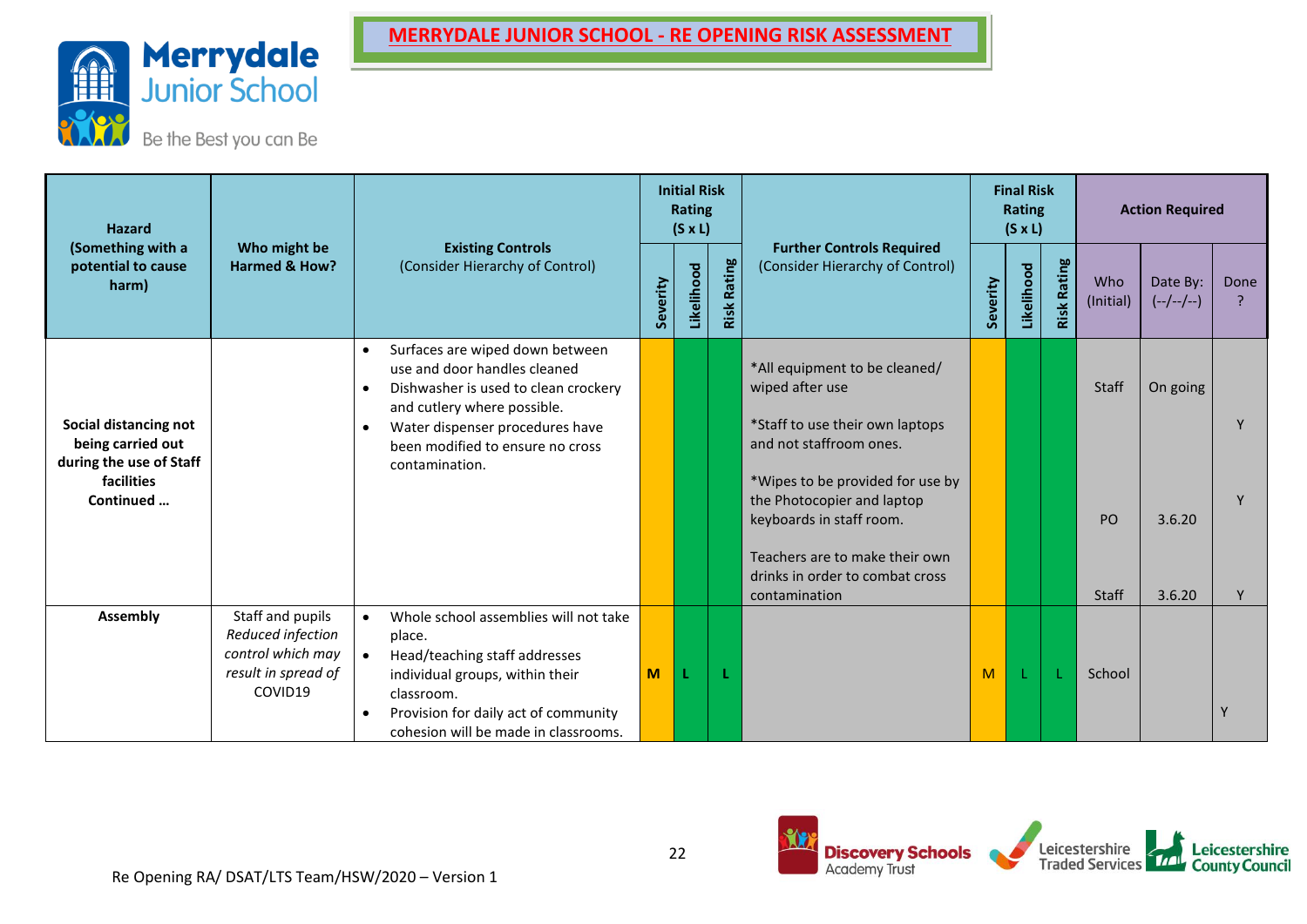

| <b>Hazard</b><br>(Something with a<br>potential to cause<br>harm) |                                                                          |                                                                                                                                                                                                                                                                                                                                                                                                                                                                                                                                                                                                                                                                                                                                                                                                                                                                                                                                                                                      |          | <b>Initial Risk</b><br><b>Rating</b><br>$(S \times L)$ |                    |                                                                                                                                                                                                                                                                                                                                                                                                                                                                                                                                                                          |          | <b>Final Risk</b><br><b>Rating</b><br>$(S \times L)$ |                |                                  | <b>Action Required</b>                             |      |
|-------------------------------------------------------------------|--------------------------------------------------------------------------|--------------------------------------------------------------------------------------------------------------------------------------------------------------------------------------------------------------------------------------------------------------------------------------------------------------------------------------------------------------------------------------------------------------------------------------------------------------------------------------------------------------------------------------------------------------------------------------------------------------------------------------------------------------------------------------------------------------------------------------------------------------------------------------------------------------------------------------------------------------------------------------------------------------------------------------------------------------------------------------|----------|--------------------------------------------------------|--------------------|--------------------------------------------------------------------------------------------------------------------------------------------------------------------------------------------------------------------------------------------------------------------------------------------------------------------------------------------------------------------------------------------------------------------------------------------------------------------------------------------------------------------------------------------------------------------------|----------|------------------------------------------------------|----------------|----------------------------------|----------------------------------------------------|------|
|                                                                   | Who might be<br>Harmed & How?                                            | <b>Existing Controls</b><br>(Consider Hierarchy of Control)                                                                                                                                                                                                                                                                                                                                                                                                                                                                                                                                                                                                                                                                                                                                                                                                                                                                                                                          | Severity | Likelihood                                             | <b>Risk Rating</b> | <b>Further Controls Required</b><br>(Consider Hierarchy of Control)                                                                                                                                                                                                                                                                                                                                                                                                                                                                                                      | Severity | Likelihood                                           | Rating<br>Risk | Who<br>(Initial)                 | Date By:<br>$(-/-/-/-)$                            | Done |
| Cleaning                                                          | Reduced infection<br>control which may<br>result in spread of<br>COVID19 | A detailed cleaning schedule will be<br>implemented throughout the school,<br>ensuring that contact points, e.g.<br>worksurfaces, door handles, taps etc.<br>are all thoroughly cleaned and<br>disinfected regularly.<br>Hard surfaces to be cleaned with soap<br>$\bullet$<br>and water prior to disinfecting.<br>Disinfecting should be performed<br>$\bullet$<br>using either a combined detergent<br>disinfectant solution at a dilution of<br>1000 parts per million (ppm) available<br>chlorine (av.cl.) or a neutral purpose<br>detergent followed by disinfection<br>(1000 ppm av.cl.) the google and visor<br>will be rinsed with clean water after<br>being disinfected.<br>Extra attention is given to frequently<br>$\bullet$<br>touched areas and surfaces, e.g.<br>doors, toilets, door handles, phones,<br>light switches and door fobs, etc.<br>Hand towels and hand wash are<br>$\bullet$<br>checked and replaced as needed by<br>the Premises Officer and cleaning |          | M                                                      | M                  | *Deep cleaning schedule<br>available to support enhanced<br>clean.<br>*Gov.uk guidance to be<br>monitored to ensure the most up<br>to date information is always<br>available.<br>*Staff to take responsibility for<br>cleaning surfaces they have<br>touched/used<br>*Cleaning staff will clean in<br>mornings covering classrooms<br>used, toilets and areas used.<br>*Lunchtimes additional cleaning<br>of tables, emptying of bins and<br>door handles, toilet flushes, etc<br>to be carried out.<br>*PO to continue with regime of<br>regularly wiping down of door | M        |                                                      | M              | PO<br>PO<br>PO<br>PO<br>PO<br>PO | 3.6.20<br>Ongoing<br>Ongoing<br>Ongoing<br>Ongoing |      |



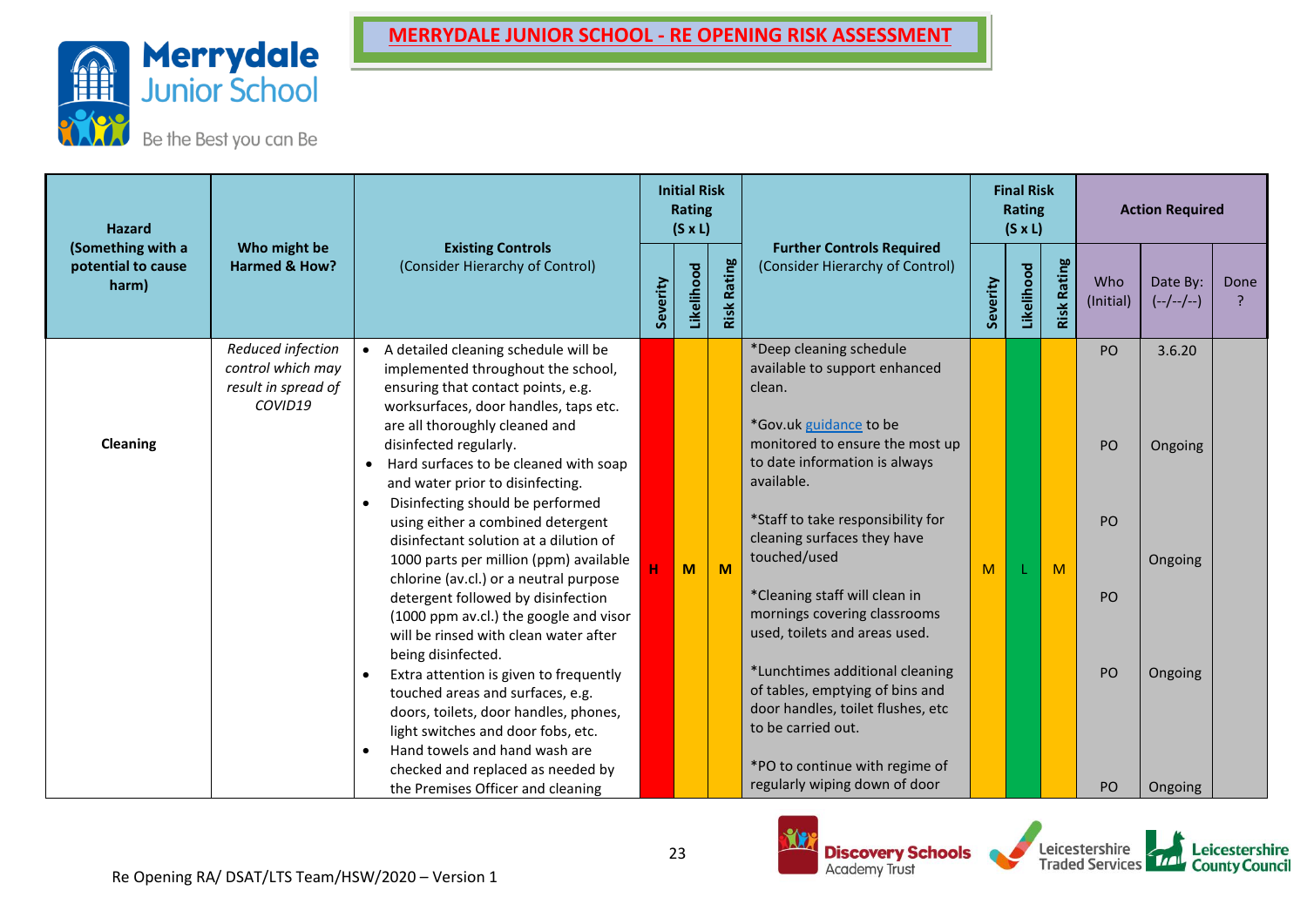



| <b>Hazard</b>                              | (Something with a<br>Who might be<br>potential to cause<br><b>Harmed &amp; How?</b> |                                                                                                                                                                                                                                                                                                                                                                                                                                                                                                                                                                                                                                                                                                                              |          | <b>Initial Risk</b><br>Rating<br>$(S \times L)$ |                |                                                                     |          | <b>Final Risk</b><br>Rating<br>$(S \times L)$ |                    |                  | <b>Action Required</b>  |                                                          |
|--------------------------------------------|-------------------------------------------------------------------------------------|------------------------------------------------------------------------------------------------------------------------------------------------------------------------------------------------------------------------------------------------------------------------------------------------------------------------------------------------------------------------------------------------------------------------------------------------------------------------------------------------------------------------------------------------------------------------------------------------------------------------------------------------------------------------------------------------------------------------------|----------|-------------------------------------------------|----------------|---------------------------------------------------------------------|----------|-----------------------------------------------|--------------------|------------------|-------------------------|----------------------------------------------------------|
| harm)                                      |                                                                                     | <b>Existing Controls</b><br>(Consider Hierarchy of Control)                                                                                                                                                                                                                                                                                                                                                                                                                                                                                                                                                                                                                                                                  | Severity | Likelihood                                      | Rating<br>Risk | <b>Further Controls Required</b><br>(Consider Hierarchy of Control) | Severity | Likelihood                                    | <b>Risk Rating</b> | Who<br>(Initial) | Date By:<br>$(-/-/-/-)$ | Done<br>$\overline{?}$                                   |
| <b>Cleaning</b><br>Continued               |                                                                                     | staff.<br>Enhanced cleaning regimes in place<br>for toilet facilities, particularly door<br>handles, locks and the toilet flush,<br>etc.<br>Only cleaning products supplied by<br>$\bullet$<br>the school are used.<br>Please refer to the school's COSHH<br>$\bullet$<br>risk assessments for further control<br>measures in relation to cleaning<br>chemicals used.<br>PPE required for cleaning will be<br>$\bullet$<br>noted in the outcome of the COSHH<br>risk assessments conducted for<br>cleaning chemicals used.<br>Bins for tissues are emptied<br>$\bullet$<br>throughout the day<br>Bin liners should be used in all bins<br>$\bullet$<br>and waste bins should be emptied<br>into the external waste bin/skip. |          |                                                 |                | handles.                                                            |          |                                               |                    |                  |                         | <b>COSH</b><br>H.<br>compl<br>eted<br>29.5.2<br>$\Omega$ |
| Carrying out daily<br>building maintenance | Staff and pupils.                                                                   | General maintenance is carried out<br>$\bullet$<br>when the school is closed to staff and                                                                                                                                                                                                                                                                                                                                                                                                                                                                                                                                                                                                                                    | M        | M                                               | L              |                                                                     | M        | M                                             | L                  |                  | Ongoing                 |                                                          |



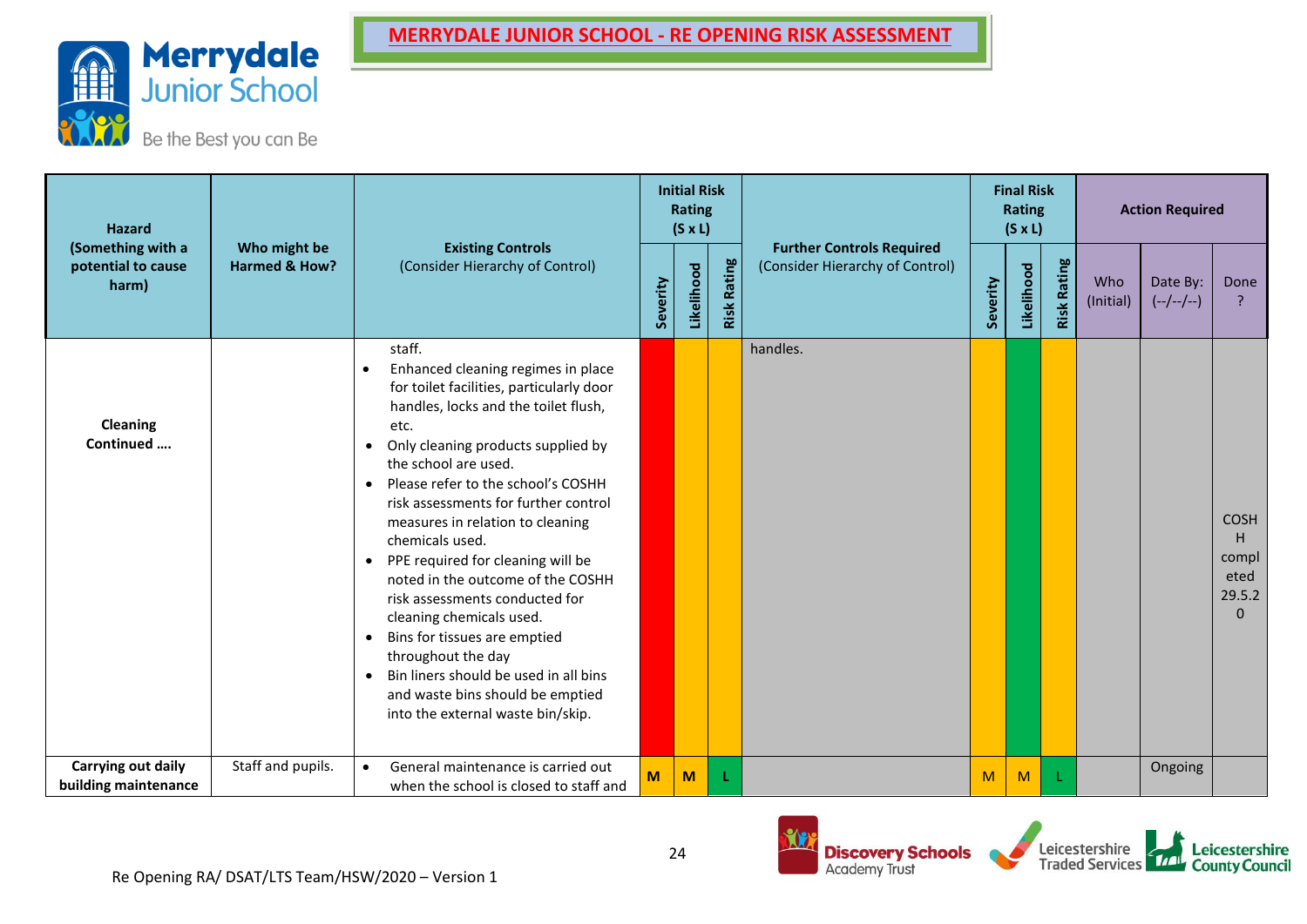



| lazard                               |                                                                          |                                                                                                                                                                                                                        |          | <b>Initial Risk</b><br>Rating<br>$(S \times L)$ |                  |    |  |  |
|--------------------------------------|--------------------------------------------------------------------------|------------------------------------------------------------------------------------------------------------------------------------------------------------------------------------------------------------------------|----------|-------------------------------------------------|------------------|----|--|--|
| hing with a<br>ial to cause<br>narm) | Who might be<br>Harmed & How?                                            | <b>Existing Controls</b><br>(Consider Hierarchy of Control)                                                                                                                                                            | Severity | Likelihood                                      | Rating<br>Risk l | (C |  |  |
|                                      | Reduced infection<br>control which may<br>result in spread of<br>COVID19 | pupils. (See lone working risk<br>assessment).<br>Only essential maintenance is carried<br>$\bullet$<br>out during school opening hours.<br>Staff are informed of any<br>$\bullet$<br>maintenance being carried out in |          |                                                 |                  |    |  |  |

| <b>Hazard</b>                                           | Who might be<br><b>Existing Controls</b><br>(Consider Hierarchy of Control)<br><b>Harmed &amp; How?</b>                                      |                                                                                                                                                                                                                                                                                                                                                           | <b>Rating</b><br>$(S \times L)$ |            |                    |                                                                                                   | <b>Rating</b><br>$(S \times L)$ |            | <b>Action Required</b> |                  |                         |      |
|---------------------------------------------------------|----------------------------------------------------------------------------------------------------------------------------------------------|-----------------------------------------------------------------------------------------------------------------------------------------------------------------------------------------------------------------------------------------------------------------------------------------------------------------------------------------------------------|---------------------------------|------------|--------------------|---------------------------------------------------------------------------------------------------|---------------------------------|------------|------------------------|------------------|-------------------------|------|
| (Something with a<br>potential to cause<br>harm)        |                                                                                                                                              |                                                                                                                                                                                                                                                                                                                                                           | Severity                        | Likelihood | <b>Risk Rating</b> | <b>Further Controls Required</b><br>(Consider Hierarchy of Control)                               | Severity                        | Likelihood | Rating<br>Risk         | Who<br>(Initial) | Date By:<br>$(-/-/-/-)$ | Done |
| Carrying out daily<br>building maintenance<br>Continued | Reduced infection<br>control which may<br>result in spread of<br>COVID19                                                                     | pupils. (See lone working risk<br>assessment).<br>Only essential maintenance is carried<br>out during school opening hours.<br>Staff are informed of any<br>maintenance being carried out in<br>communal areas, toilets, etc., and the<br>area is cordoned off.<br>Social distancing is maintained<br>throughout working procedures.                      |                                 |            |                    |                                                                                                   |                                 |            |                        |                  | Ongoing<br>Ongoing      |      |
| <b>Contractors working</b><br>on site                   | Staff, pupils,<br>parents/carer,<br>visitors and<br>contractors.<br>Reduced infection<br>control which may<br>result in spread of<br>COVID19 | Contracted work is carried out when<br>$\bullet$<br>the school is closed to staff and<br>pupils.<br>Any documentation required is<br>sent/received prior to the contractor<br>arriving on site.<br>Safe systems of work/Risk<br>assessment, which include COVID19<br>control measures, are received and<br>agreed by the school before work<br>commences. | M                               | M          |                    |                                                                                                   | M                               | M          |                        |                  | Ongoing                 |      |
| <b>Emergency procedures</b>                             | Staff, pupils,<br>parents/carer,<br>visitors and                                                                                             | Changes to emergency evacuation<br>procedures are communicated to all<br>persons on site i.e. changes of egress                                                                                                                                                                                                                                           | н                               | M          | M                  | *New fire evacuation procedures<br>are in place and assembly signs<br>to be made for the rooms as | H                               | M          | M                      | School           | Ongoing                 | Y    |





**Final Risk**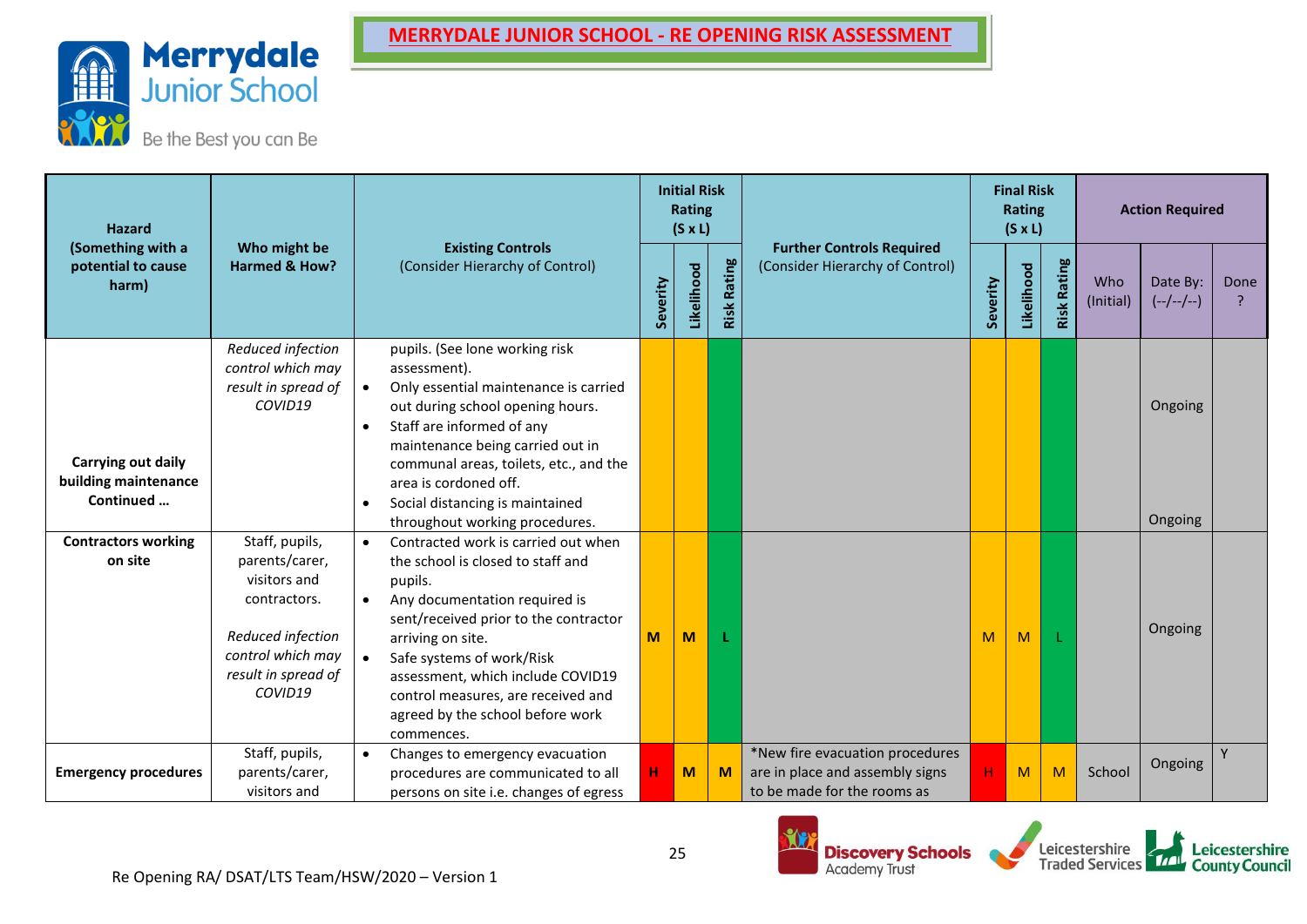

| <b>Hazard</b>                                                                     |                                                                                          |                                                                                                                                                                                                                                                                                                                                                      | <b>Initial Risk</b><br><b>Rating</b><br>$(S \times L)$ |                                                                     |  |                                                                                                                                                                                                                                                                                                                                                                                                                                                                                                                                                                                                                                                      | <b>Final Risk</b><br>Rating<br>$(S \times L)$ |                  | <b>Action Required</b>  |      |  |  |
|-----------------------------------------------------------------------------------|------------------------------------------------------------------------------------------|------------------------------------------------------------------------------------------------------------------------------------------------------------------------------------------------------------------------------------------------------------------------------------------------------------------------------------------------------|--------------------------------------------------------|---------------------------------------------------------------------|--|------------------------------------------------------------------------------------------------------------------------------------------------------------------------------------------------------------------------------------------------------------------------------------------------------------------------------------------------------------------------------------------------------------------------------------------------------------------------------------------------------------------------------------------------------------------------------------------------------------------------------------------------------|-----------------------------------------------|------------------|-------------------------|------|--|--|
| (Something with a<br>Who might be<br>Harmed & How?<br>potential to cause<br>harm) |                                                                                          | <b>Existing Controls</b><br>Rating<br>(Consider Hierarchy of Control)<br>Likelihood<br>Severity<br>Risk                                                                                                                                                                                                                                              |                                                        | <b>Further Controls Required</b><br>(Consider Hierarchy of Control) |  | Likelihood                                                                                                                                                                                                                                                                                                                                                                                                                                                                                                                                                                                                                                           | <b>Risk Rating</b>                            | Who<br>(Initial) | Date By:<br>$(-/-/-/-)$ | Done |  |  |
| <b>Emergency procedures</b><br>Continued                                          | contractors.<br>Reduced infection<br>control which may<br>result in spread of<br>COVID19 | from building.<br>Emergency evacuations take place<br>following social distancing principles<br>as far as is reasonably practicable. (In<br>an emergency risk to life takes<br>precedence).<br>Staff, pupils, visitors and contractors'<br>$\bullet$<br>social distance at assembly areas (2m<br>separation) as far as is reasonably<br>practicable. |                                                        |                                                                     |  | follows:<br>*6ES, 6TB to exit out of usual fire<br>door in classroom and line up on<br>right hand side cage<br>*KW1/2 LM out of classroom<br>doors, towards playground<br>stairway exit. AD to exit main<br>school door into top hall and exit<br>by the library entrance. Both to<br>line up on the left hand side of<br>the cage<br>*6AV out of classroom doors and<br>exit school via small library door,<br>line up left hand side cage.<br>*6ML, 6LR out of classroom<br>doors and exit school via Room<br>20 (Anita G room), walk to the<br>top of the playground alongside<br>the dinning room in order to line<br>up left hand side of cage. |                                               |                  |                         |      |  |  |



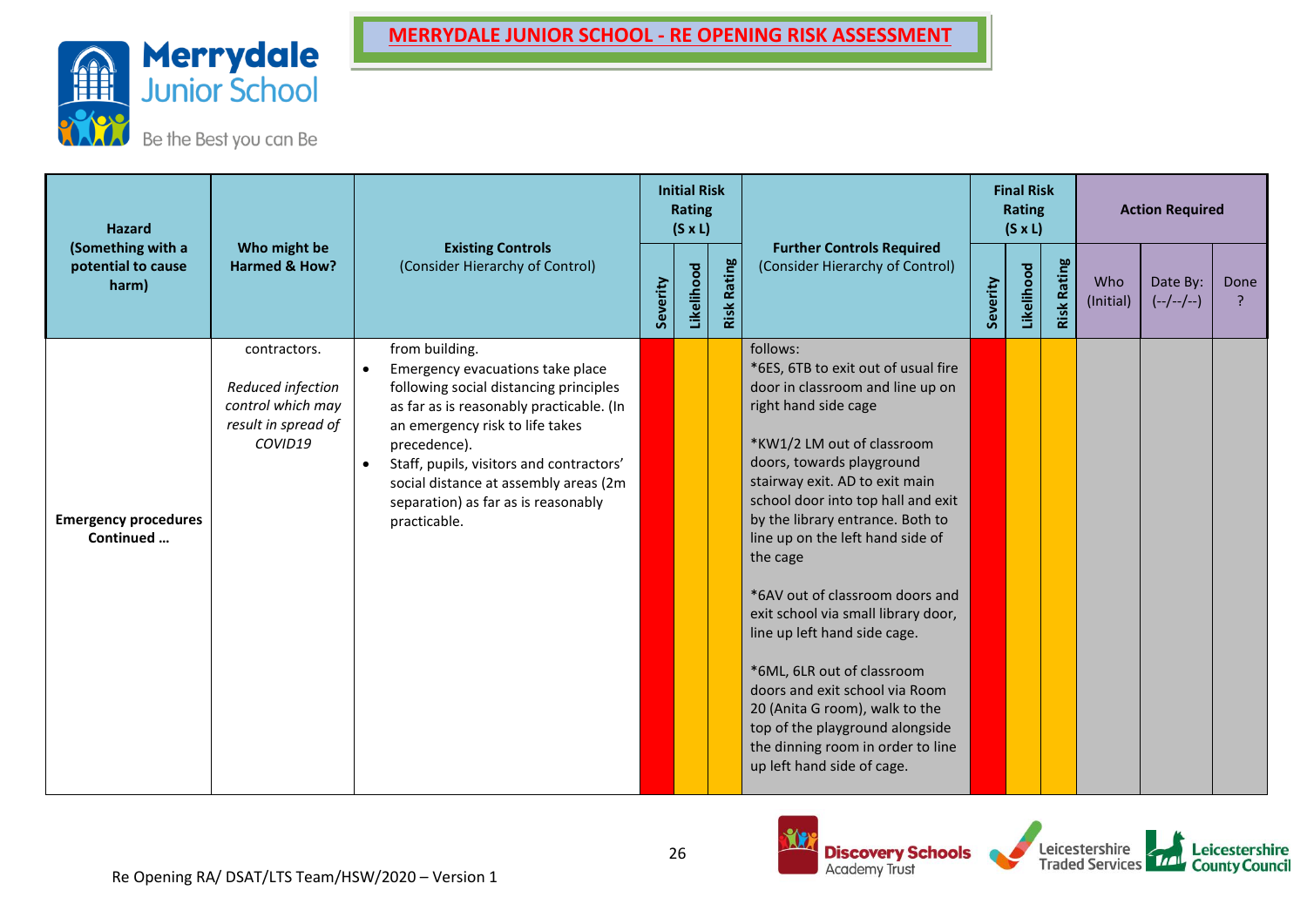

Be the Best you can Be

| <b>Hazard</b>                                    |                                          |                                                             |                                          | <b>Initial Risk</b><br><b>Rating</b><br>$(S \times L)$ |  |                                                                                                                                                                    | <b>Final Risk</b><br><b>Rating</b><br>$(S \times L)$ |            |                    | <b>Action Required</b> |                         |      |
|--------------------------------------------------|------------------------------------------|-------------------------------------------------------------|------------------------------------------|--------------------------------------------------------|--|--------------------------------------------------------------------------------------------------------------------------------------------------------------------|------------------------------------------------------|------------|--------------------|------------------------|-------------------------|------|
| (Something with a<br>potential to cause<br>harm) | Who might be<br><b>Harmed &amp; How?</b> | <b>Existing Controls</b><br>(Consider Hierarchy of Control) | Rating<br>Likelihood<br>Severity<br>Risk |                                                        |  | <b>Further Controls Required</b><br>(Consider Hierarchy of Control)                                                                                                |                                                      | Likelihood | <b>Risk Rating</b> | Who<br>(Initial)       | Date By:<br>$(-/-/-/-)$ | Done |
|                                                  |                                          |                                                             |                                          |                                                        |  | *fire marshals to shut fire doors<br>if safe to do so                                                                                                              |                                                      |            |                    |                        |                         |      |
|                                                  |                                          |                                                             |                                          |                                                        |  | Special responsibilities to be<br>amended and circulated to all<br>staff.                                                                                          |                                                      |            |                    |                        |                         |      |
|                                                  |                                          |                                                             |                                          |                                                        |  | *Invacuation procedures -<br>existing practices for room will be<br>maintained and take place.<br>* Responsibilities to be circulated<br>as reminder to all staff. |                                                      |            |                    |                        |                         |      |

To add more rows to the risk assessment, place the cursor within the last row right click and select insert row below.

- **source:** [https://www.gov.uk/government/publications/actions-for-educational-and-childcare-settings-to-prepare-for-wider-opening-from-1-june-2020/actions-for](https://www.gov.uk/government/publications/actions-for-educational-and-childcare-settings-to-prepare-for-wider-opening-from-1-june-2020/actions-for-education-and-childcare-settings-to-prepare-for-wider-opening-from-1-june-2020)[education-and-childcare-settings-to-prepare-for-wider-opening-from-1-june-2020](https://www.gov.uk/government/publications/actions-for-educational-and-childcare-settings-to-prepare-for-wider-opening-from-1-june-2020/actions-for-education-and-childcare-settings-to-prepare-for-wider-opening-from-1-june-2020)
- **Hand wash video** <https://www.gov.uk/guidance/coronavirus-covid-19-information-for-the-public>
- Guidance for education and childcare settings on how to implement social distancing [https://www.gov.uk/government/publications/coronavirus-covid-19](https://www.gov.uk/government/publications/coronavirus-covid-19-implementing-social-distancing-in-education-and-childcare-settings/coronavirus-covid-19-implementing-social-distancing-in-education-and-childcare-settings) [implementing-social-distancing-in-education-and-childcare-settings/coronavirus-covid-19-implementing-social-distancing-in-education-and-childcare-settings](https://www.gov.uk/government/publications/coronavirus-covid-19-implementing-social-distancing-in-education-and-childcare-settings/coronavirus-covid-19-implementing-social-distancing-in-education-and-childcare-settings)
- **Guidance on infection prevention and control for COVID-19** <https://www.gov.uk/government/publications/wuhan-novel-coronavirus-infection-prevention-and-control>

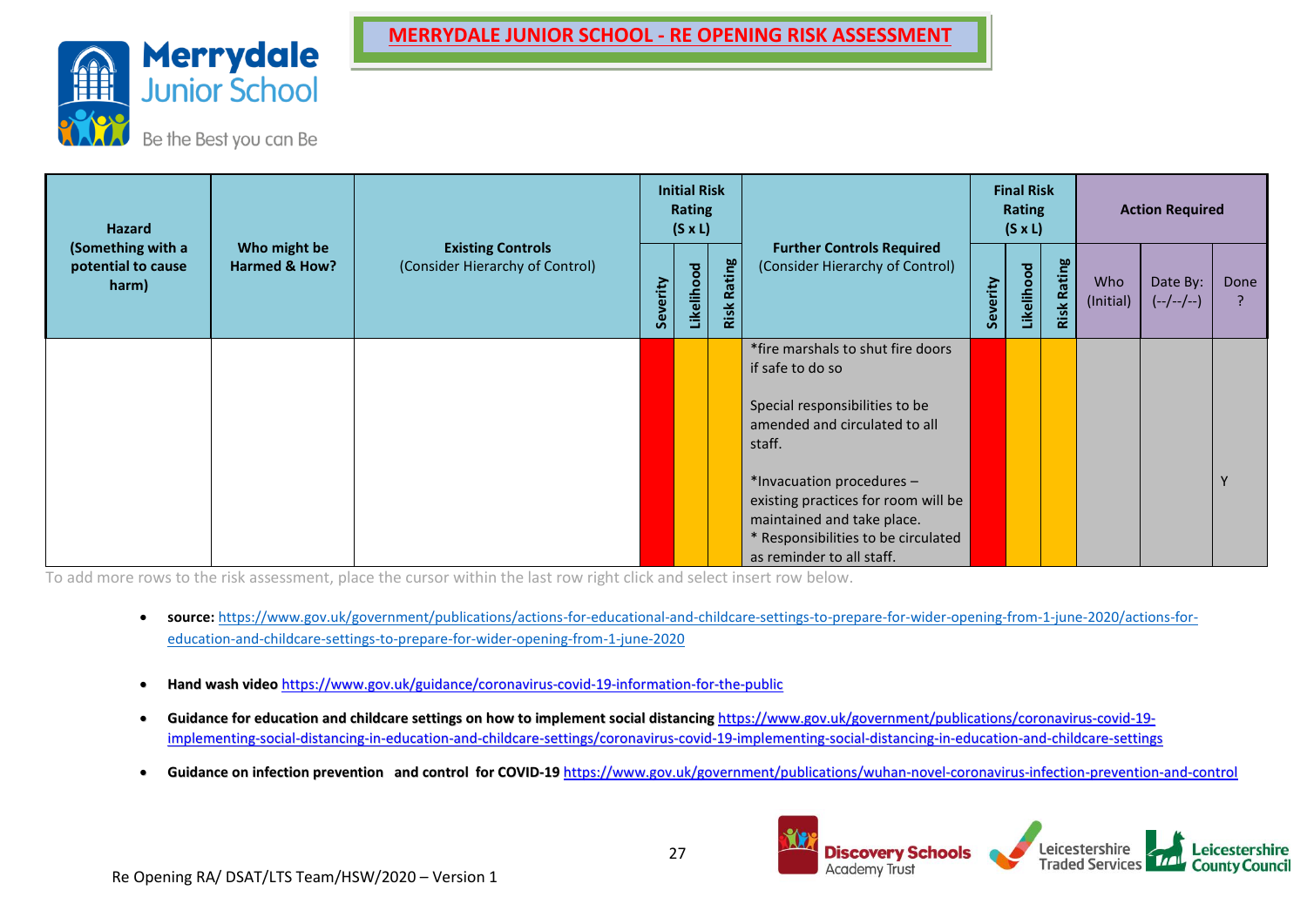

- **Managing premises** [https://www.gov.uk/government/publications/managing-school-premises-during-the-coronavirus-outbreak/managing-school-premises-which-are](https://www.gov.uk/government/publications/managing-school-premises-during-the-coronavirus-outbreak/managing-school-premises-which-are-partially-open-during-the-coronavirus-outbreak#other-points-to-consider)[partially-open-during-the-coronavirus-outbreak#other-points-to-consider](https://www.gov.uk/government/publications/managing-school-premises-during-the-coronavirus-outbreak/managing-school-premises-which-are-partially-open-during-the-coronavirus-outbreak#other-points-to-consider)
- **Source NHS:** <https://www.nhs.uk/conditions/coronavirus-covid-19/check-if-you-have-coronavirus-symptoms/>
- **Coronavirus (COVID-19): implementing protective measures in education and childcare settings:** [https://www.gov.uk/government/publications/coronavirus-covid-19](https://www.gov.uk/government/publications/coronavirus-covid-19-implementing-protective-measures-in-education-and-childcare-settings/coronavirus-covid-19-implementing-protective-measures-in-education-and-childcare-settings) [implementing-protective-measures-in-education-and-childcare-settings/coronavirus-covid-19-implementing-protective-measures-in-education-and-childcare-settings](https://www.gov.uk/government/publications/coronavirus-covid-19-implementing-protective-measures-in-education-and-childcare-settings/coronavirus-covid-19-implementing-protective-measures-in-education-and-childcare-settings)
- **COVID-19: cleaning in non-healthcare settings**[: https://www.gov.uk/government/publications/covid-19-decontamination-in-non-healthcare-settings/covid-19](https://www.gov.uk/government/publications/covid-19-decontamination-in-non-healthcare-settings/covid-19-decontamination-in-non-healthcare-settings) [decontamination-in-non-healthcare-settings](https://www.gov.uk/government/publications/covid-19-decontamination-in-non-healthcare-settings/covid-19-decontamination-in-non-healthcare-settings)
- **St. John Ambulance Covid-19: advice for first aiders**:<https://www.sja.org.uk/get-advice/first-aid-advice/covid-19-advice-for-first-aiders/>
- **Conducting a SEND risk assessment during the coronavirus outbreak:** [https://www.gov.uk/government/publications/coronavirus-covid-19-send-risk-assessment](https://www.gov.uk/government/publications/coronavirus-covid-19-send-risk-assessment-guidance/coronavirus-covid-19-send-risk-assessment-guidance)[guidance/coronavirus-covid-19-send-risk-assessment-guidance](https://www.gov.uk/government/publications/coronavirus-covid-19-send-risk-assessment-guidance/coronavirus-covid-19-send-risk-assessment-guidance)
- **HSE. Talking with your workers about preventing coronavirus:** <https://www.hse.gov.uk/news/assets/docs/talking-with-your-workers.pdf>

|                                                                                   | Child displays symptoms with CV19                                                         |  |  |  |  |  |
|-----------------------------------------------------------------------------------|-------------------------------------------------------------------------------------------|--|--|--|--|--|
| During this activity, what could go wrong resulting in an<br>emergency situation? | Child from teaching group who has been sent home becomes confirmed case.                  |  |  |  |  |  |
|                                                                                   | Staff becoming ill and self-isolating.<br>3.                                              |  |  |  |  |  |
| How could this emergency situation be prevented /                                 | Isolate child until collected.                                                            |  |  |  |  |  |
| controlled?                                                                       | All children in that teaching group to be sent home and told to self-isolate for 14 days. |  |  |  |  |  |



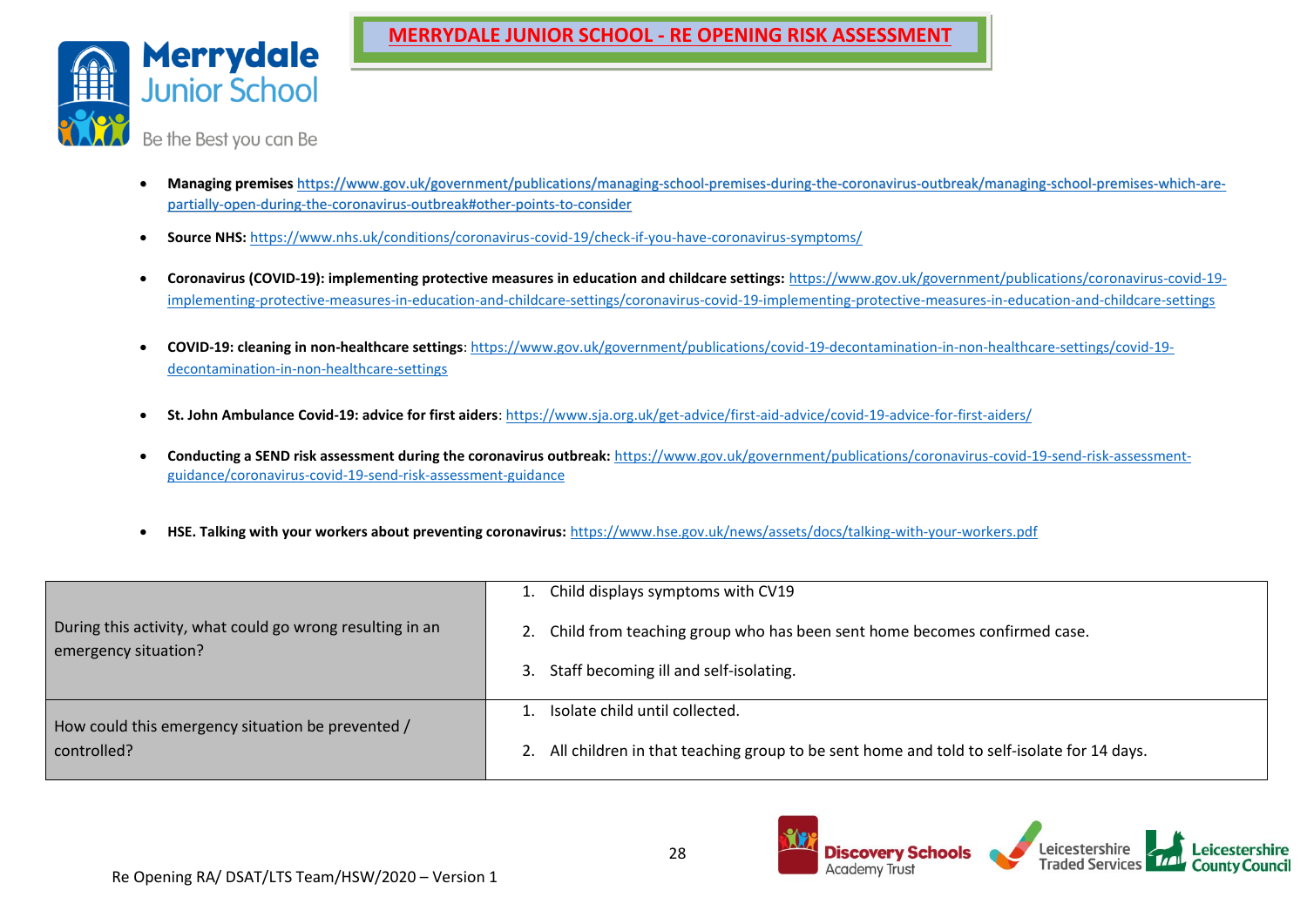

|                                                                                                                                                           | 3. Follow self-isolating guidance, ensure that reporting of illness procedures well understood.                                                                                                                                                                                                                                                                                                                                                                                                                                                                                                                                                  |
|-----------------------------------------------------------------------------------------------------------------------------------------------------------|--------------------------------------------------------------------------------------------------------------------------------------------------------------------------------------------------------------------------------------------------------------------------------------------------------------------------------------------------------------------------------------------------------------------------------------------------------------------------------------------------------------------------------------------------------------------------------------------------------------------------------------------------|
| Who should respond to a potential emergency situation and<br>how? Have staff been trained to respond to this emergency<br>situation?                      | Staff to supervise child until collected where 2m rule cannot be implemented PPE to be worn.<br>2. Make staff aware of guidance in link below, develop guidance on internal monitoring of staff and<br>pupils on self-isolation and student attendance recording.<br>Follow guidance: https://www.gov.uk/government/publications/coronavirus-covid-19-implementing-<br>З.<br>protective-measures-in-education-and-childcare-settings/coronavirus-covid-19-implementing-<br>protective-measures-in-education-and-childcare-settings Consider reallocating staff or capacity of<br>school to remain open. Consult Trust on closure and inform LEA. |
| Could any non - routine changes affect the safety<br>arrangements in place for this activity? (E.g. weather,<br>people, equipment etc.) What can be done? | Additional pupil numbers in phase 2 and 3 - review procedures and social distancing, refer to any new<br>government guidance.                                                                                                                                                                                                                                                                                                                                                                                                                                                                                                                    |

|                            | Louise Barber                                    |                                 |                         |                |
|----------------------------|--------------------------------------------------|---------------------------------|-------------------------|----------------|
|                            | C Mugglestone, A Corbett, L Hackett, G Williams, |                                 |                         |                |
| Risk Assessor (s) Name(s): | J Mellar, L Tait                                 | Risk Assessor(s) Signature (S): |                         |                |
|                            |                                                  |                                 |                         |                |
|                            |                                                  |                                 |                         |                |
| Authorised By:             | C Mugglestone<br>Paul Stone                      | <b>Authoriser Signature:</b>    | K Mugfatre<br>Kan Shine | <b>Initial</b> |
| Date Conducted:            | 19/05/20                                         | Date of Next Review:            |                         |                |

Leicestershire<br>Traded Services

**Discovery Schools**<br>Academy Trust

Leicestershire<br>County Council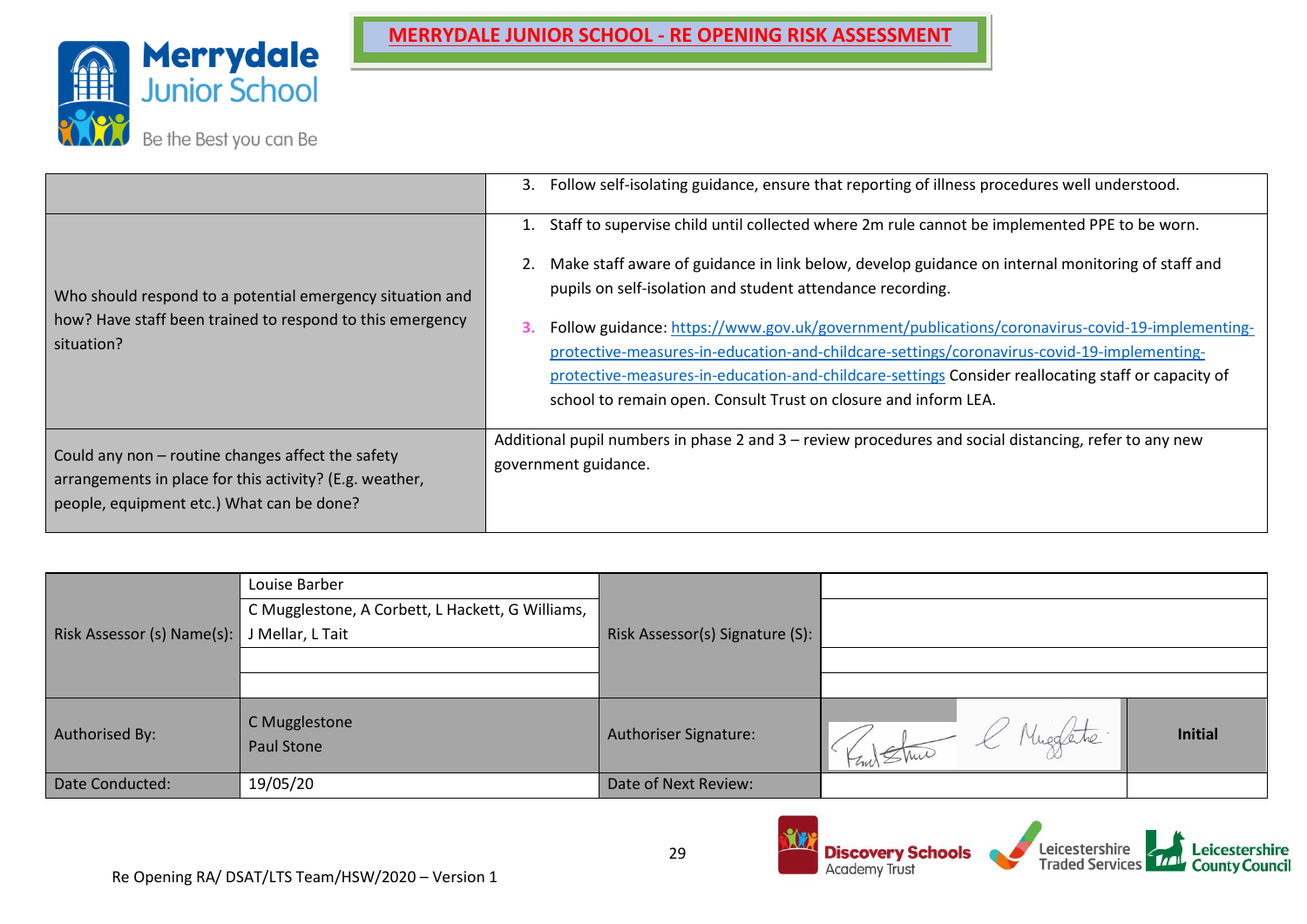

| Date of Review: |  |
|-----------------|--|
| Date of Review: |  |
| Date of Review: |  |
| Date of Review: |  |

|                                         | High<br>Death, paralysis, long term serious ill health.                                     | <b>Medium</b>                           | <b>High</b>                                     | <b>High</b>                     |  |  |
|-----------------------------------------|---------------------------------------------------------------------------------------------|-----------------------------------------|-------------------------------------------------|---------------------------------|--|--|
| <b>Potential Severity</b><br>Harm<br> 2 | <b>Medium</b><br>An injury requiring further medical assistance or is a<br>RIDDOR incident. | Low                                     | <b>Medium</b>                                   | <b>High</b>                     |  |  |
|                                         | Low<br>Minor injuries not resulting in any first aid or absence<br>from work.               | Low                                     | Low                                             | <b>Medium</b>                   |  |  |
|                                         |                                                                                             | Low<br>The event is unlikely to happen. | <b>Medium</b><br>It is fairly likely to happen. | High<br>It is likely to happen. |  |  |
|                                         |                                                                                             | <b>Likelihood of Harm Occurring</b>     |                                                 |                                 |  |  |